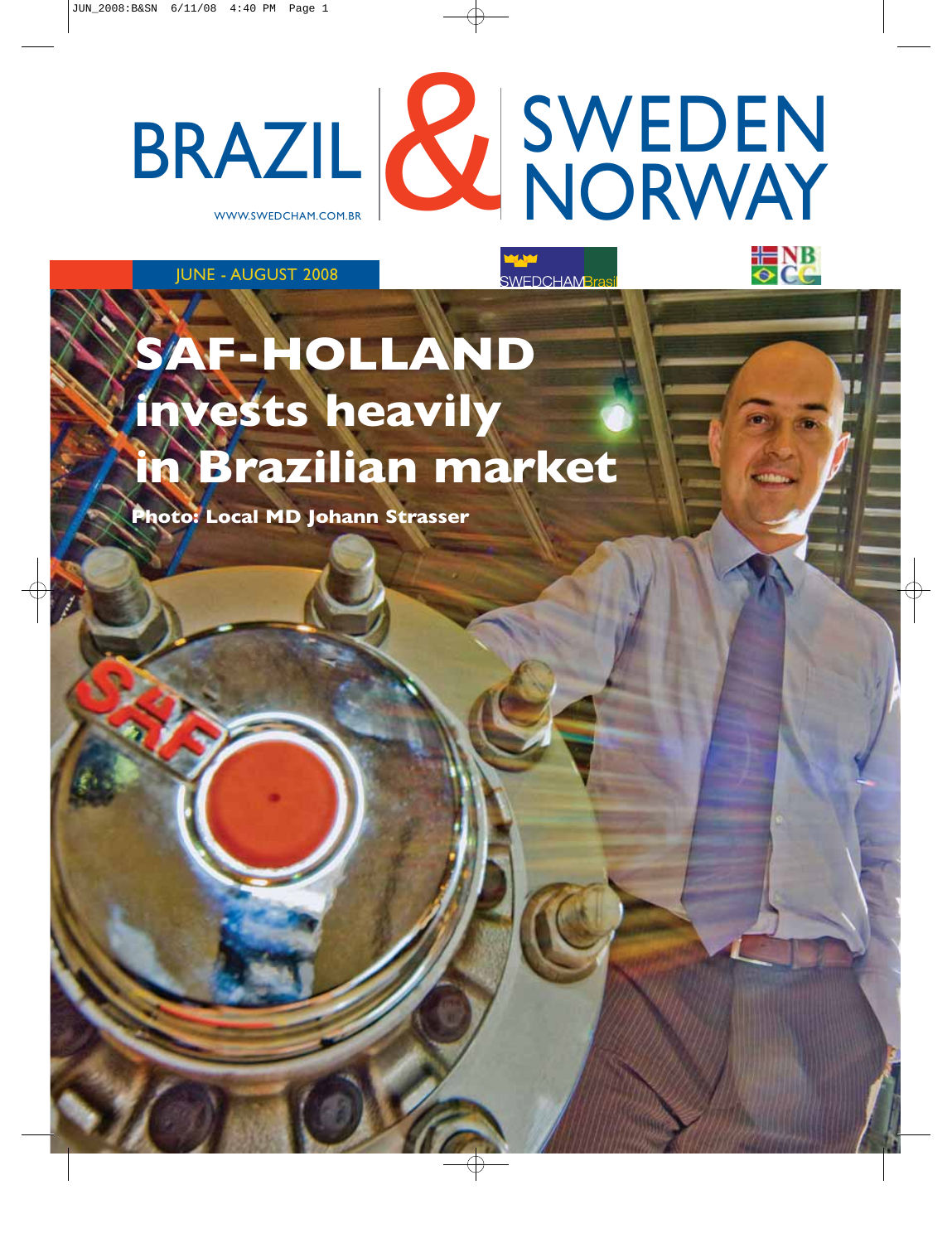

JUNE - AUGUST 2008

WWW.SWEDCHAM.COM.BR

## CONTENTS



4

The SAF-HOLLAND Group, which recently set up a subsidiary in Brazil, considers the country a major priority for investments. **Cover photo: Alexandre Socci**



Ambassador Annika Markovic talks about Sweden promotion in Brazil, noting that there are many areas in which the countries cooperate.



Brazil received a high-level visit from a Swedish Parliamentary Delegation, which discussed issues of mutual interest with Chamber Members.



Chamber Members were treated to a most interesting and witty exposé by Michel de Lambert, head of Scania Latin America.



João Doria Jr., president of Grupo Doria Associados, was guest of honor at a special Swedcham business luncheon.

**The NBCC section features articles about StatoilHydro, DNV and DnB Nor, among other items of interest (pages 33 to 42)**

### OUR SPONSORS

The Swedish-Brazilian Chamber of Commerce would like to thank its sponsors for their contributions to its magazine. If you are also interested in becoming a sponsor of "Brazil & Sweden", please check out our website www.swedcham.com.br or contact Peter Johansson (peter@swedcham.com.br) or Laura Reid (laura@swedcham.com.br) or call + 55 11 3066-2550.

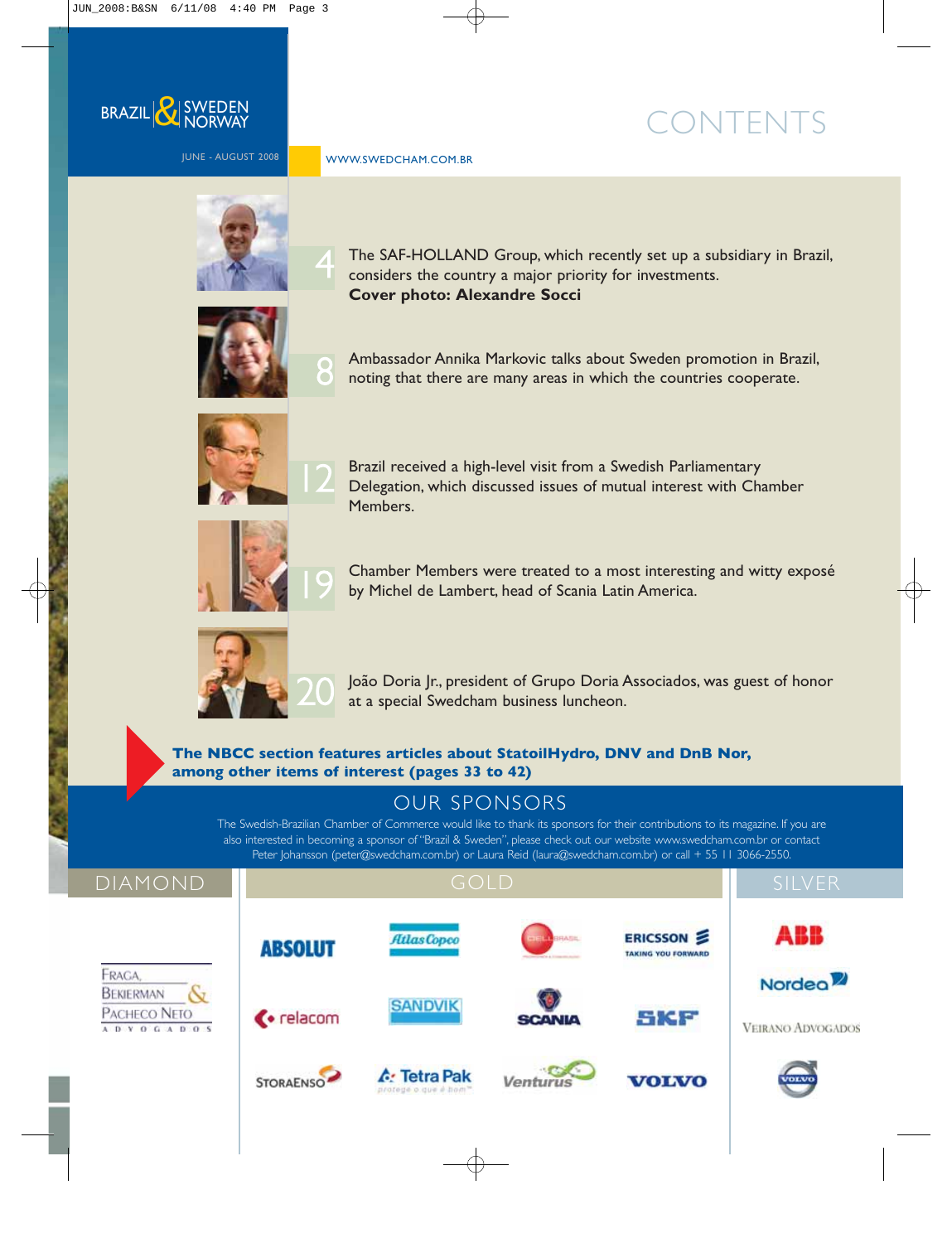

**Jaguariúna plant. Sara is one of the four only women shop-floor workers of SAF-HOLLAND in the world.**

ONE OF THE LATEST ADDITIONS TO THE SWEDISH-BRAZILIAN CHAMBER OF COMMERCE'S LONG LIST OF NOTEWORTHY MEMBERS IS SAF-HOLLAND, A GLOBAL LEADER IN THE DESIGN, MANUFAC-TURE AND DISTRIBUTION OF QUALITY ENGINEERED COMPONENTS, SYSTEMS AND SERVICES TO THE TRANSPORTATION INDUSTRY. SAF-HOLLAND SPECIALIZES IN COUPLING, LIFTING AXLE, BRAKING AND SUSPENSION SYSTEMS FOR TRUCKS, BUSES, TRACTORS AND TRAILERS. THE GROUP OPENED A PLANT IN JAGUARIÚNA, IN THE CAMPINAS METROPOLITAN REGION IN SÃO PAULO STATE, IN MAY LAST YEAR.

he majority of the worldwide leading truck and trailer producers are among the customers of SAF-HOLLAND. By means of a worldwide service and distribution network, the products are sold to original equipment manufacturers (OEMs), original equipment suppliers (OESs), and via aftermarket channels, directly to the end user and service shops. SAF-HOLLAND is therefore one of the few globally operating manufacturers offering an extensive, integrated range of products for trailers and heavy trucks as well as a worldwide service network.  $\begin{array}{c}\n\hline\n\end{array}$ 

Products include axles and braking systems, fifth wheels, landing gear, air and mechanical suspensions, kingpins, pintle hooks, drawbars, couplers, lift gates, and roll formed components. These products are sold and serviced under the SAF and Holland brand names from over 4,600 distributors and OEM locations around the world.

At the invitation of subsidiary SAF-HOLLAND do Brasil Managing Director Johann Strasser, "**Brazil** & **Sweden/ Norway**" recently paid a visit to the company's facilities in Jaguaríuna—which has a growing industrial base with plants operating in various important sectors of the economy such as information technology, communications, auto parts, metalworking, medicine and beverages, to name but a few.

Another activity which has been on the up and up in the region over the last few years is tourism and related services, offering the population and visitors a large number of top-quality options in terms of hotels, restaurants, luxury condos and events.

The SAF-HOLLAND Group recently announced that it would invest another EUR 1.5 million in its Brazilian factory, in addition to a planned EUR 5 million allocation for

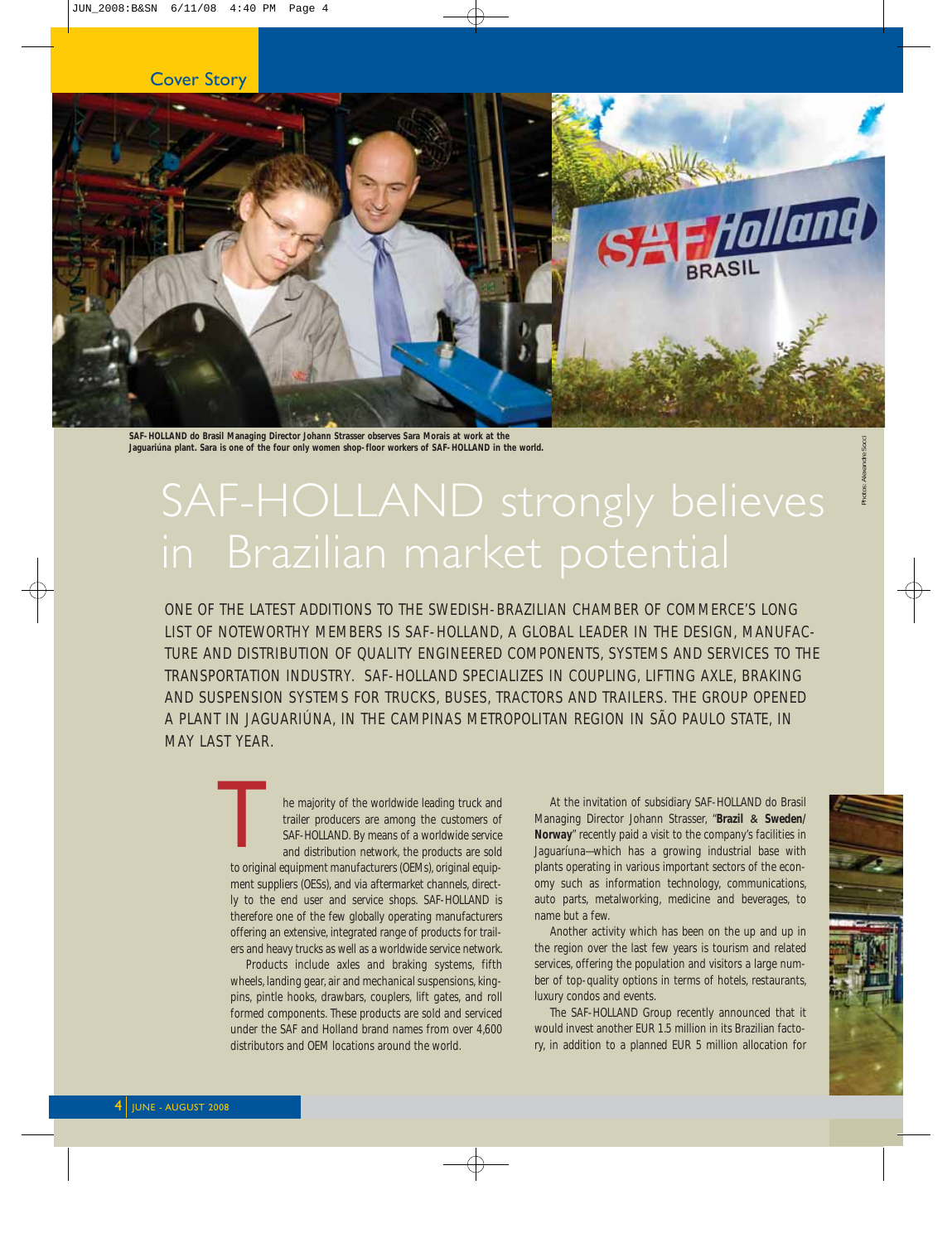SAF-HOLLAND do Brasil between 2006 and 2011. The EUR 1.5 million will be aimed specifically at the production of a steering axle line for the Brazilian market.

"We strongly believe in the potential of the Brazilian market and this new investment by our headquarters is proof of this," noted Strasser. "In fact, SAF-HOLLAND has so much confidence in Brazil that it is seeking to reinvest in this country: the bearings for our parts, for example, are bought here, they are 100% local."

Brazil is one of the key developing markets for SAF-HOLLAND. "The Brazilian market is essential for us. It is one of our top five priorities this year," said Steffen Schewerda, Vice-President of Operations of the SAF-HOL-LAND Group, who visited the country in March. During the same period, the company received Tim Hemingway, President of the Aftermarket Business Unit, the Operations Director for the Americas, Richard Pfleging, and the Commercial and Marketing Director for Pacific Asia and Brazil, Dirk Meyer.

Last year, the group's attention was on the merger of SAF and HOLLAND and in 2008 significant efforts will be placed on developing markets such as Brazil and Southeast Asia. "Brazil is a high priority for the organization. That is why we are here: to offer big strategic support for its operations," Schewerda said.

This team will be constantly visiting the Brazilian subsidiary to assist the management and sales teams. "Once more, our headquarters demonstrated that they will not only support us, but also that they believe in the success of the Brazilian team," said Strasser.

As of March, SAF-HOLLAND do Brasil formed a Supervisory Board, comprised of Luiz



Gonzaga Cosceli (Chairman), Tim Hemingway (President and CEO) and members Wilfred Trepels (SAF-HOLLAND Group's CFO), and Detlef Borghart (President of the Group's Trailer Systems Business Unit). According to the Chairman, the Brazilian market has a very high growth potential for the Group because the country "rides on trucks". He noted that other means of transportation are still not efficient in Brazil. "The railroad system is not sufficient to cover the whole country and the navigation system is incipient. Thus, with one of the biggest territorial areas in the world, the country's production is mainly transported on trucks," Cosceli said.

#### **Merger history**

In December 2006, The Holland Group, Inc. and Otto Sauer Achsenfabrik GmbH (SAF) announced that they had signed a definitive agreement resulting in the merger of the two companies. SAF is a supplier of integrated axle and suspension systems for trailers, with headquarters in Germany. Holland Group is a leading supplier of coupling, lift and suspension systems for trucks, tractors and trailers, with headquarters in Michigan, USA.

Both companies are world-class original equipment suppliers with highly complementary products, leading market positions, strong management teams, and excellent design, engineering, production and testing technologies. The merger created a truly global supplier of transportation equipment with the critical mass required to compete in the market with 26 manufacturing and warehousing facilities worldwide. The two companies also share a similar history. Both began as suppliers of horse-drawn agricultural products before evolving into suppliers to the heavy transportation industry, and both have been privately-held family businesses.

SAF is a recognized specialist in integrated axle and suspension systems for trailers, offering exceptional product features and superior operating efficiency. The systems comprise trailer axles, suspensions and braking systems and have been supplied to vehicle manufacturers, fleet owners and freight forwarders for over 50 years. SAF focuses on meeting customer requirements with high performance products and positions itself as both a supplier and partner to the purchasers and users of its products worldwide. SAF products are standard equipment with major trailer builders, with significant pres-

**Partial view of SAF-HOLLAND do Brasil plant.**

ence in Europe, and are sold and serviced by more than 2,100 outlets.

The Holland Group is an internationally recognized leader in the design, manufacture and distribution of quality engineered components to the transportation industry, specializing in coupling, lift and suspension systems for trucks, tractors and trailers. Products include tractor fifth wheels and trailer landing gear, suspensions, kingpins, couplers and roll formed components. Holland Group products are standard equipment at original equipment manufacturers, with significant presence in the United States, Canada and Mexico, and are sold and serviced by more than 2,500 distribution locations.

Following the merger, the two companies are subsidiaries of the SAF-HOLLAND Group GmbH headquartered in Bessenbach, Germany.

#### **Financial results**

The SAF-HOLLAND Group saw a solid increase in sales over the last financial year, thanks to consistently high demand in Europe. "2007 was a decisive year for our company. We have reached the targets we set ourselves, and with the merger of SAF and Holland and the initial public offering, we have set a course for sustainable growth," said Rudi Ludwig, CEO of the SAF-HOLLAND Group.

In the 2007 financial year, consolidated sales rose by 4.5% to EUR 812.5 million. The strongest growth of 29.2% was achieved in the European markets. With sales of EUR 519.7 million, the European share of total sales rose continuously over the course of the year to 64%.

SAF-HOLLAND expects further strong growth in the current financial year of 2008 based on a consistently high trend of demand in Western Europe, and additional potential from the important growth markets of Eastern Europe, Brazil and Asia.

"We know that the mega-trends which form the basis of our growth story are intact, since flows of trade, and the associated transport requirements, are increasing on a global scale. As a premium supplier in the truck, trailer and transport industry, we are ideally positioned for further profitable growth," said Ludwig. SAF-HOLLAND expects a sales volume of between EUR 900 million and EUR 950 million in 2008. Based on the expected increase in sales and economies of scale, the company's profitability is also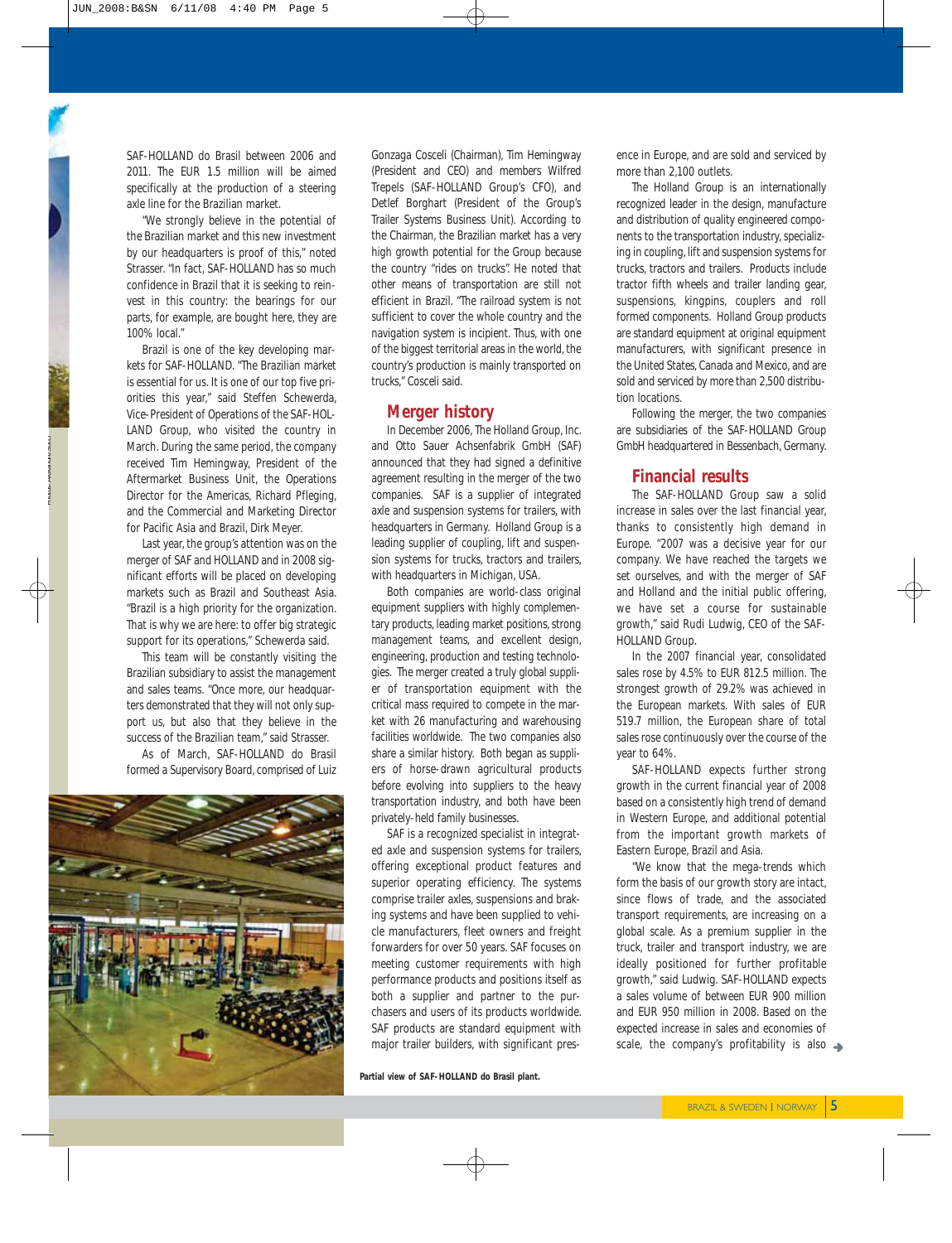#### Cover Story



expected to increase. SAF-HOLLAND is therefore targeting an adjusted EBIT margin of 8 to 8.5% in the 2008 financial year.

#### **Interview**

SAF-HOLLAND do Brasil Managing Director Johann Strasser granted the following interview to "**Brazil** & **Sweden/Norway**".

**B**&**S/N: What led the company to decide to set up a subsidiary in the Brazilian market?**

**Strasser:** Brazil as a BRIC country has a high growth potential, because road transportation is the main logistic channel of this country. No country in the world transports in percentage terms more goods on the road than Brazil. At the same time, all major truck producers have production facilities in this country, together with the need from them for global solutions, the SAF-HOLLAND management as one of the leading producers for their equipment decided to focus a big part of its growth strategy here in Brazil.

#### **B**&**S/N: When and in what manner did the company start its activities here?**

**Strasser:** We are the first SAF-HOLLAND subsidiary in the world after the merger between SAF and Holland, two of the oldest and most respected names in the global trucking industry. We started our activities three years ago and opened the Jaguariúna plant in May 2007.

#### **B**&**S/N: What are its main local operations, clients and suppliers? How many clients does it have worldwide?**

**Strasser:** Today, SAF-HOLLAND is one of world's leading producers and suppliers of high-quality systems and components for the truck and trailer industries. The company's product range covers premium axles and axle systems, trailer and truck suspension systems, fifth wheels and kingpins (the part of the semi-trailer that is connected to the fifth wheel), as well as trailer couplings and landing gear for semitrailers. SAF-HOLLAND worldwide customers include the majority of large truck and trailer

producers all over the world. The products are sold to most of the truck and trailer OEMs here in Brazil, Argentina and Chile.

#### **B**&**S/N: The company plans to develop products specifically aimed at the Brazilian market. Could you give more details?**

**Strasser:** A significant investment is planned for SAF-HOLLAND's Brazilian facility for the steering axle line. The production will start in the third quarter. Since last year, according to Brazilian legislation, the use of this axle is mandatory. Basically, this kind of axle allows the heavy trucks to transport more cargo, save their tires and protect the highways, since the weight is distributed in a more efficient way.

#### **B**&**S/N: What are the company's main challenges in Brazil?**

**Strasser:** Our desire is to have 100% local production and to make SAF-HOLLAND do Brasil as much as possible independent from imported parts. The main goal is to be the number one in the South American market. I believe that with our high technology, quality and respect for our costumers we will certainly get there.

#### **B**&**S/N: What's the outlook for the next few years?**

**Strasser:** One of our goals is to have the complete SAF-HOLLAND product range to commercialize in Brazil. Therefore, Brazilian customers will count on the company's quality in all of the items they purchase. Again, a significant investment is planned for SAF-HOLLAND's Brazilian facility for the steering axle production.

**B**&**S/N: What made you decide to**

**become a member of the Swedish Chamber and what advantages do you see in being a member? Any other comments you would like to make?**

**Strasser:** To be in the Swedish Chamber is an honor, because the Chamber is a much respected institution that reunites great executives and companies and that is why we decided to become a member. At the same time, a lot of our potential clients and suppliers such as SKF, Volvo and Scania are members too and this gives us the possibility to meet from time to time informally at one of the interesting events organized by the Chamber. As a comment I would ask the magazine to present a little bit more about interesting Swedish tourist places that can be visited on private trips or weekends on business trips because I am sure that this country has a lot of beautiful places to discover.

#### **B**&**S/N: Could you give a brief background of yourself?**

**Strasser:** I am actually an Austrian born in Salzburg. I studied mechanical engineer in Salzburg and obtained a MBA in London. Because my family has been running for generations a truck-body and semi-trailer factory in Salzburg, I grew up with trucks and trailers. After working some years with my father I wanted to look beyond the family business and got an opportunity with a Brazilian bodybuilder in the south to run their new facility in Campinas. Two years later I was asked by SAF (now SAF-HOLLAND) if I was interested to open up their first subsidiary in South America, which I have been doing now for the last three years. Now I call myself an "*Austrobrasileiro*" and I don't know for which country my heart beats more: Austria or Brazil.

#### **B**&**S/N: On a personal note, had you been in Brazil before and what are your impressions of this country?**

**Strasser:** Yes, I have been traveling to Brazil for about 10 years because of a license agreement my family's business has here in this country and from the first moment on I was fascinated with the local nature and culture. I really love Brazil and the Brazilians even if from time to time being stuck in the São Paulo traffic I have some doubts, but when the sun is shining and I call back to Austria and it's cold and rainy I even can accept the traffic jams.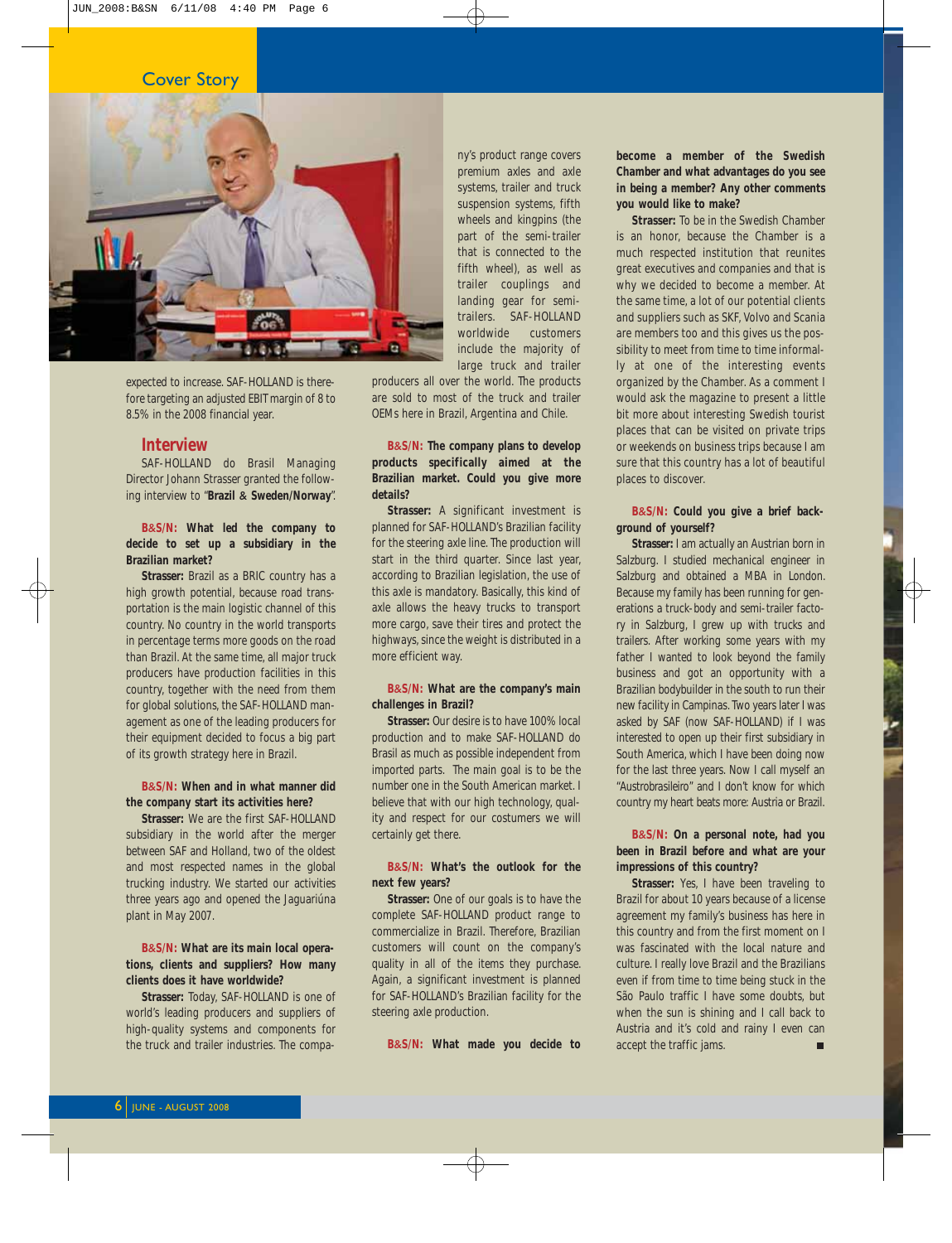## Sweden promotion in Brazil

By Annika Markovic Swedish Ambassador

> am writing this article with a vivid memory of the Brazil x Sweden soccer friendship game March 26 that we watched in my residence.

We lost. Again.

But Sweden won a lot of friends in Brasília who were amazed that Swedes can "live with a loss" as long as the winning team is Brazil (and also remember that winning silver in 1958 is the best we have ever done in a soccer world championship). We, Swedes, have this particular love relationship with Brazilian soccer. And soccer is good Sweden promotion – even if we lose.

Good Sweden promotion is also the impressive presence of Swedish and Swedish-related businesses in Brazil. Everywhere I travel in Brazil I see ads for Swedish products and services as well as meet with representatives of the business sector. And even the Brazilian President is well aware of the long history of Sweden in Brazil supporting the development of the country through business. So this is a good base for Sweden promotion.

Swedish Ambassador Annika Markovic watches Brazil x Sweden game on March 26 with Federal District Governor José Roberto Arruda (left) and Brazilian Vice President José Alencar. (Photo by Drasko Markovic)

Brazil is a strategic partner for the European Union and for Sweden. There are many areas in which we cooperate: bioenergy, climate change and international trade, to name but a few. But we are also aware that exporting to Brazil, and producing in Brazil both for the internal mar-



Im writing this article with a vivid memory of the the and for export, presents a lot of challenges. The Brazil x Sweden soccer friendship game March 26 that Swedish Government is strongly in favor of free trade. We we wat Swedish Government is strongly in favor of free trade. We know that our prosperity was built on trade, and still today, about 90 percent of Sweden's GDP is generated through trade.

It is, therefore, no surprise that concluding the Doha Round with a successful result in the near future is our utmost priority. But the negotiations on a free trade agreement between the European Union and the Mercosur are also of high priority – and even though it stands clear that such a FTA negotiation would benefit from a WTO agreement – the dialogue between the regional groups (the EU and Mercosur) was continuing even as this article was being written.

Notwithstanding the importance of trade agreements, there are also other ways to improve conditions for business in Brazil. But in order to do a more efficient job as a facilitator for more business and investments between Sweden and Brazil, the Embassy and also the Swedish Government need your input. Recently the European Commission initiated a strategy for market access.

A first step is to get an overview of trade barriers and other trade impeding factors affecting European businesses in Brazil. Your input to this is crucial if you share my belief that the European Union Embassies in Brazil can have an impact in reducing these barriers to trade through joint efforts. If you do not tell us your problems, we will not be able to assist you in solving them. Put your trade priorities on the European agenda by contacting the Embassy (ambassaden.brasilia@foreign.ministry.se).

Next year – in the fall of 2009 – Sweden will take over the Presidency of the European Union for six months. In Brazil that means that the Swedish Embassy will speak on all political and other issues on behalf of all the member states of the EU with our Brazilian counterparts. It also seems likely that during these six months we will organize a summit meeting between the President of Brazil and the Heads of State and Heads of Government of the EU Member States in Sweden (or in Brussels).

These six months as President of the European Union will give us an excellent opportunity to promote relations with Brazil even further. I am looking forward to cooperating with you on this. And I am sure that more of my columns in the Swedish Chamber magazine will touch on this important role for Sweden in Brazil next year.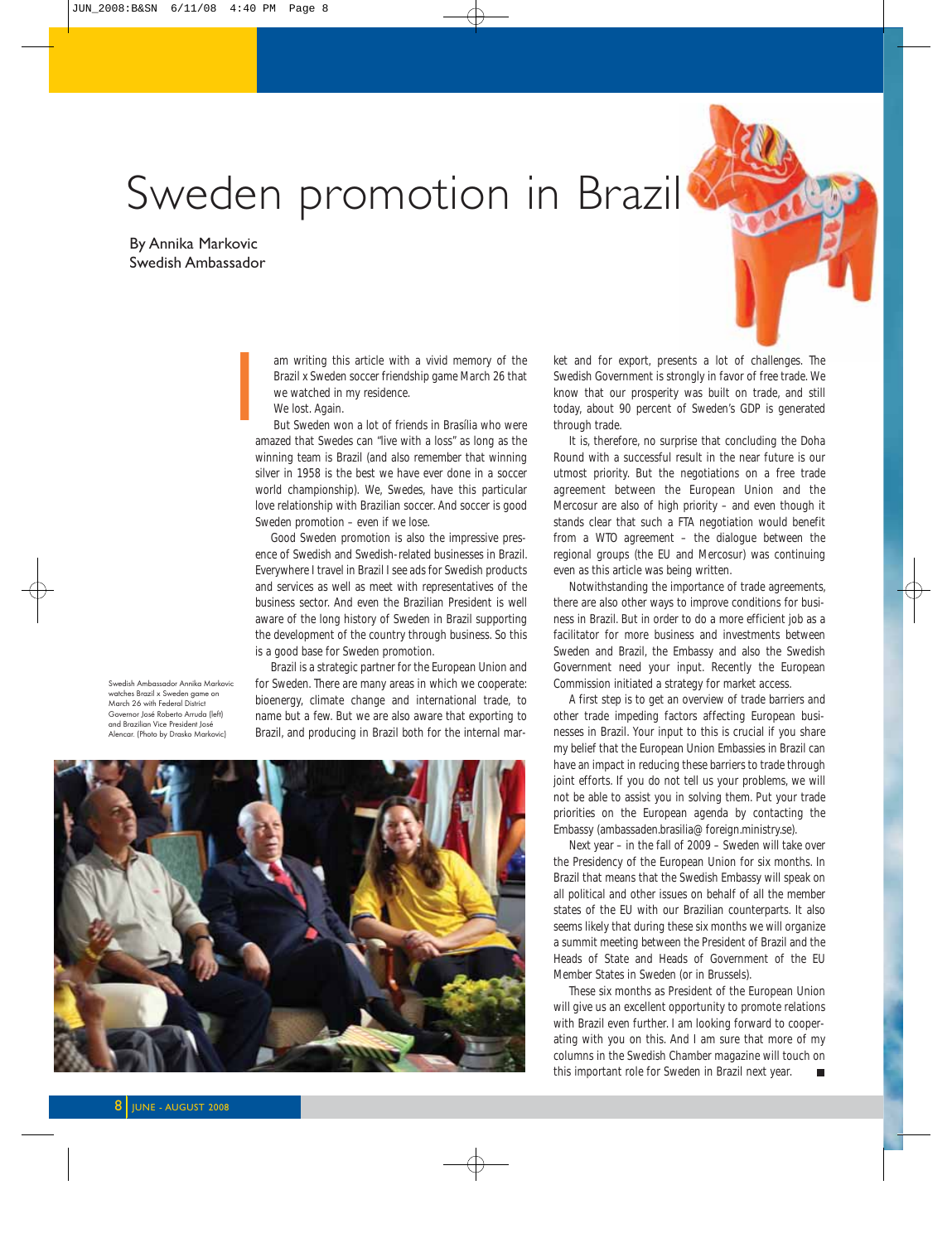## **Editorials**



Jonas Sjöbom | Sergio Garcia (Photo: Guto

This has indeed been an excellent first semester for Swedcham Brasil, with more activities than ever before and great feedback from our members. May the second half be even better!

Brazil, which has received the much awaited "Investment Grade" from credit rating agencies, is more than ever on the map for Sweden, with governmental visits such as that of the high-level Swedish Parliamentary Delegation led by Speaker Per Westerberg in March (with a special event held at the Chamber), and that of Gunnar Wieslander, State Secretary to the Minister for Trade—who held a breakfast meeting hosted by Swedish Ambassador Annika Markovic also on the Chamber premises on May 7. And more visits are being planned!

Brazil and Sweden have also been in the limelight this year due to the 50th anniversary celebrations of the 1958 World Cup, when Brazil beat Sweden by 5 x 2 to win the Cup for the very first time! A friendship game between the Brazilian and Swedish teams was held in London on March 26 and was shown to many members and friends here at Swedcham, but alas Sweden lost again (but just by one goal). Fortunately now we have the 2008 European Soccer Championship, in which Brazil is not participating!

Speaking of the 1958 World Cup, as this magazine was going to press the Swedish Embassy was planning a Gala Dinner for June 27, to be hosted by Ambassador Markovic and Federal District Governor José Roberto Arruda. President Lula and players from both the Brazilian and Swedish 1958 soccer teams were to be the guests of honor. Needless to say, many Swedcham members will also be present on the occasion!

Among the Chamber's many recent events, we would like to highlight the most interesting exposés presented by Scania Latin America CEO Michel de Lambert at our facilities (May 30) and by João Doria Jr. at L'Hotel São Paulo (June 5).

And last but by no means least, we wish to extend our warmest welcome to our two new Board Members: Paulo Nigro, President of Tetra Pak Ltda., and Johan Wibergh, President of Ericsson Brazil—as well as Sergio Gomes of Det Norske Veritas (DNV), the new Chairman of the NBCC.

We wish everybody a great summer/winter!

#### **Jonas Sjöbom**

*Executive Secretary, Swedish-Brazilian Chamber of Commerce*

*These are exciting times for business in Brazil. Among the recent positive aspects, the country finally got the much expected "Investment Grade" from Standard & Poor's and other credit rating agencies, the worldwide need for local natural resources is increasing, and the new discoveries in oil & gas reserves are beyond optimistic expectations. A combination which accelerates Brazilian industry and trade growth, as well as attracts additional international investments, where the Norwegian companies are well positioned through mainly expertise and technology.*

*However, let us not forget other areas still struggling for improvements in the business scenario in Brazil such as poor infrastructure, high interest rates, and a complex taxation policy. The NBCC is fulfilling one of its objectives, from one side providing its members with quality events related to the above aspects and the consequent opportunities ahead, and from another perspective, voicing the Norwegian-Brazilian business concerns to responsible authorities.*

*The Rio Oil & Gas Expo and Conference 2008 will be a major event in September. Especially with the unprecedented announced programs by Petrobras for 146 Offshore Support Vessels, 40 Drilling Units and 49 Tankers to be built and operated in Brazil, totaling an estimated U\$ 40 billion direct investment.*

*Additional opportunities for Norwegian companies in this market are expected. The NBCC is organizing a networking gala dinner for its members on September 17th, during RO&G, and the Chamber will also be represented at the Norwegian Prime Minister's delegation during his visit the same week. That is why this edition's articles from members StatoilHydro, DNV, Intsok and DnB NOR are focused on the Oil & Gas opportunities and the Norwegian contributions in this field.*

*One of the NBCC's focus areas for the 2008/2009 period is to attract more members through a concentrated effort in showing and proving the inherent benefits. We invite all companies and individuals interested in the further development of Norwegian-Brazilian business relations to contact the NBCC for more information.* 

*Sergio Garcia Chairman, Norwegian-Brazilian Chamber of Commerce*



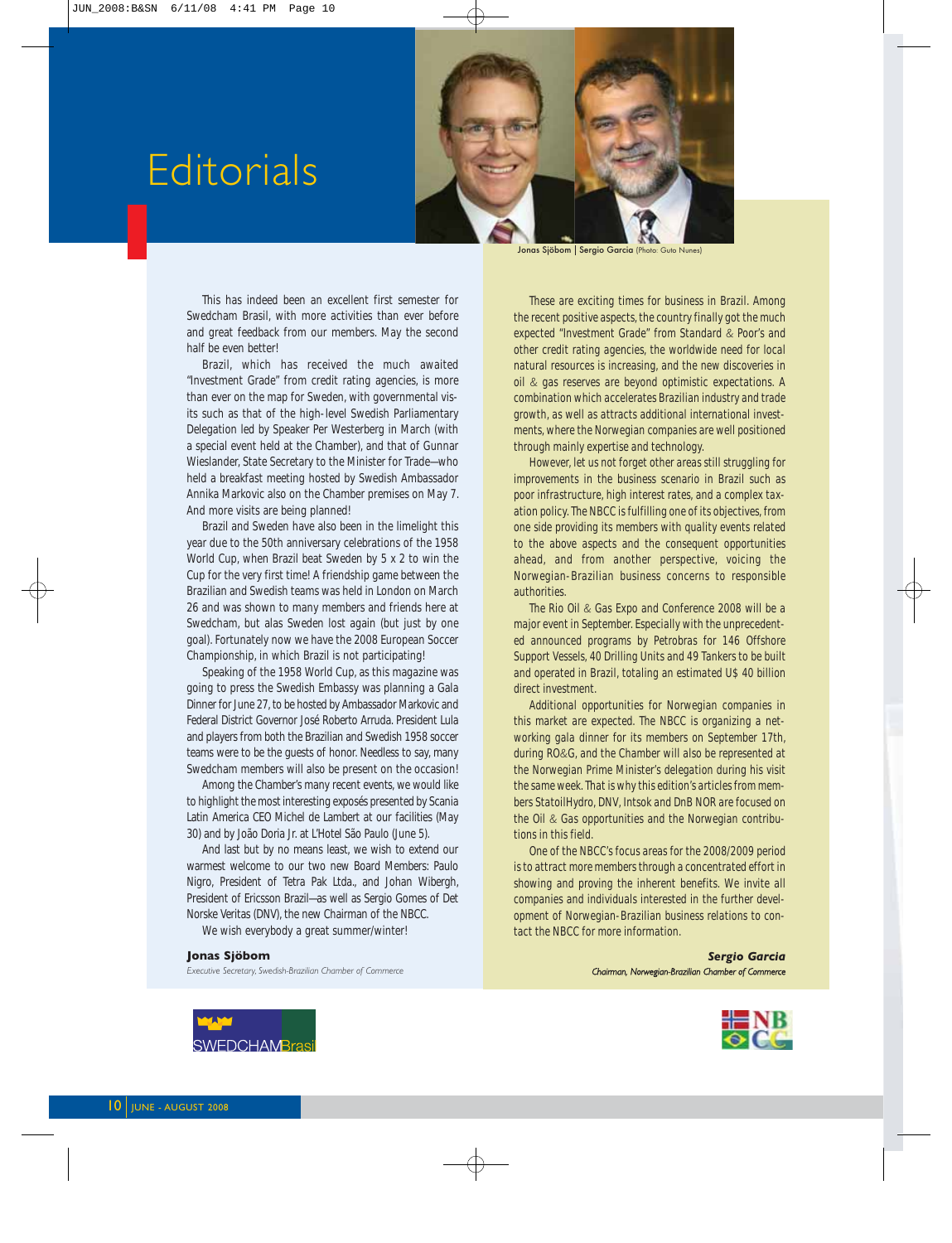

The Swedish Parliamentary Delegation to Brazil.

Swedcham Chairman Christer Manhusen (left) extends a warm welcome to Per Westerberg, Speaker of the Swedish Parliament.

## Brazil receives high-level visit from the Swedish Parliament (Riksdag)

By Christer Manhusen Swedcham Chairman

t is indeed with great satisfaction that I note the many official high-level visits from Sweden to Brazil. And few visits could have a higher significance t is indeed with great satisfaction that<br>
I note the many official high-level<br>
visits from Sweden to Brazil. And few<br>
visits could have a higher significance<br>
than the recent visit by the Speaker of the Swedish Parliament accompanied by the Group Leaders of all the political parties represented in the Legislature.

The Delegation was composed of Per Westerberg, the Speaker, Stefan Attefall, the Group Leader of the Christian Democrats, Britt Bohlin Olsson, Group Leader of the Social Democratic Party, Lars Lindblad, Group Leader of the Moderate Party, Johan Pehrson, Group Leader of the Liberal Party, Roger Tiefensee, Group Leader of the Centre Party, Mikaela Valtersson, Group Leader of the Green Party, Alice Åström, Group Leader of the Left Party, Ambassador Ann Dismorr, Head of the International Department, and Anders Forsberg, Secretary General.

Westerberg was elected Speaker of the Swedish Parliament on October 2, 2006. He has been a Member of the Parliament for the Conservative Party since 1979, and as Minister for Industry, Employment and Communications (between 1991 and 1994) he worked to open previously closed markets to competition, in part through new competition legislation. He also initiated an extensive privatization of state-owned companies. Westerberg has a business background, having worked at SAAB-Scania AB in Södertälje between 1974 and 1991, initially at the Scania Division, then at the Car Division.

The visit took place March 15-21 this year, and the Delegation started out the day of arrival with a visit to one of the many projects of Her Majesty Queen Silvia's World Childhood Foundation, namely "*Lua Nova*" in the interior of the State of São Paulo. In the evening, the Chamber organized a dinner with the CEOs of some of the Swedish companies operating in Brazil.

The following morning, the Delegation met at the Chamber premises with a group of some 30 Swedcham members for a discussion of issues of mutual interest. It became a lively and most interesting debate about both Brazilian and Swedish politics and economy. Present at this gathering were also the Swedish Ambassador Annika Markovic, Minister-Counsellor Caroline Fleetwood, and Trade Commissioner Jacob Wedin, among others. After the meeting, the participants mingled informally in a most open and friendly manner – just look at the happy faces in the photos!

During the rest of the visit, the Delegation met with President Luiz Inácio Lula da Silva, the Minister of Science & Technology Sergio Rezende, the Minister of Development, Industry and Foreign Trade Miguel Jorge and of course with the leaders of Congress. The Delegation also paid a visit to Belo Horizonte in Minas Gerais State for a meeting with Governor Aécio Neves and an excursion to Ouro Preto—Brazil's most important baroque and historical city. For those who love art, architecture, history and jewels, Ouro Preto is the right destination in Southeastern Brazil. The city has been declared a World Cultural Patrimony by Unesco.

Before departing for Stockholm, the President of Scania Latin America, Michel de Lambert, received the Swedish Parliamentary Delegation at the Scania factory in São Bernardo do Campo in the State of São Paulo. Everyone got a chance to ride on an ethanol-powered bus, which could symbolize a common Swedish-Brazilian interest and pave the way for future energy saving projects.  $\blacksquare$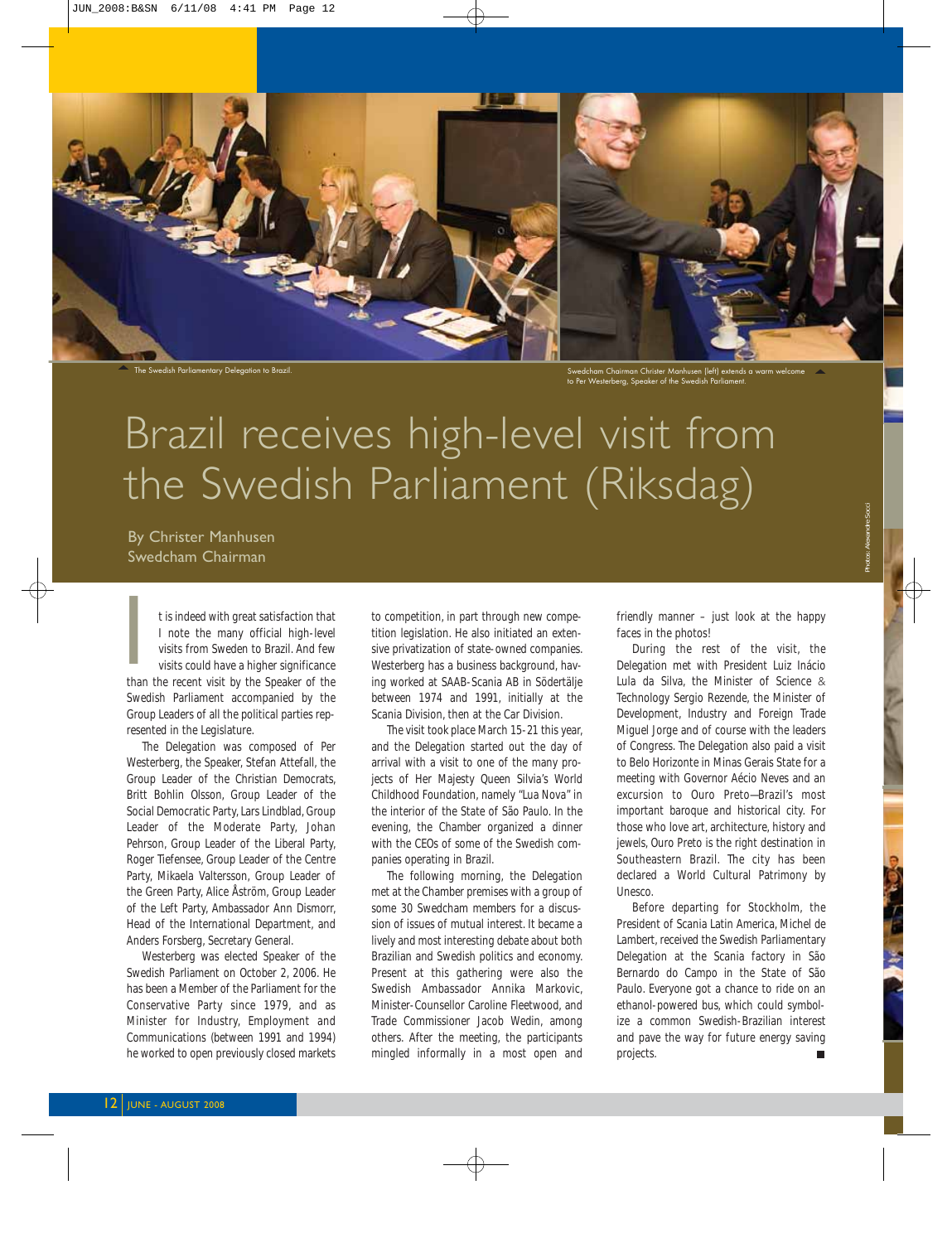



Swedcham Executive Secretary Jonas Sjöbom greets the Swedish Parliamentary Delegation.

Nordea Chief Representative Rolf Risan and Nils Bonde, former President of Fademac S.A. and Swedcham Board Member.



 $\blacktriangle$ Per Westerberg addresses Swedcham members and friends.

Nils Gräfstrom, President of Stora Enso Latin America and Swedcham Board Member, and Swedish Consul General in São Paulo Barry Bystedt.

 $\blacktriangleright$  Bo Falk, Tomas Lind of Securia and Helena Backlund-Palm.







 $\blacktriangle$  The Swedish Delegation event attracted many Swedcham members.

Ambassador Annika Markovic and Therese Otterbeck, Country Manager of LIM Brazil and Swedcham Board Member.





Bengt Janér, CEO of Quadricon in Rio de Janeiro (left), Ericsson Brazil CEO Johan Wibergh (background), and Renato Pacheco Neto, Swedcham's Legal Director.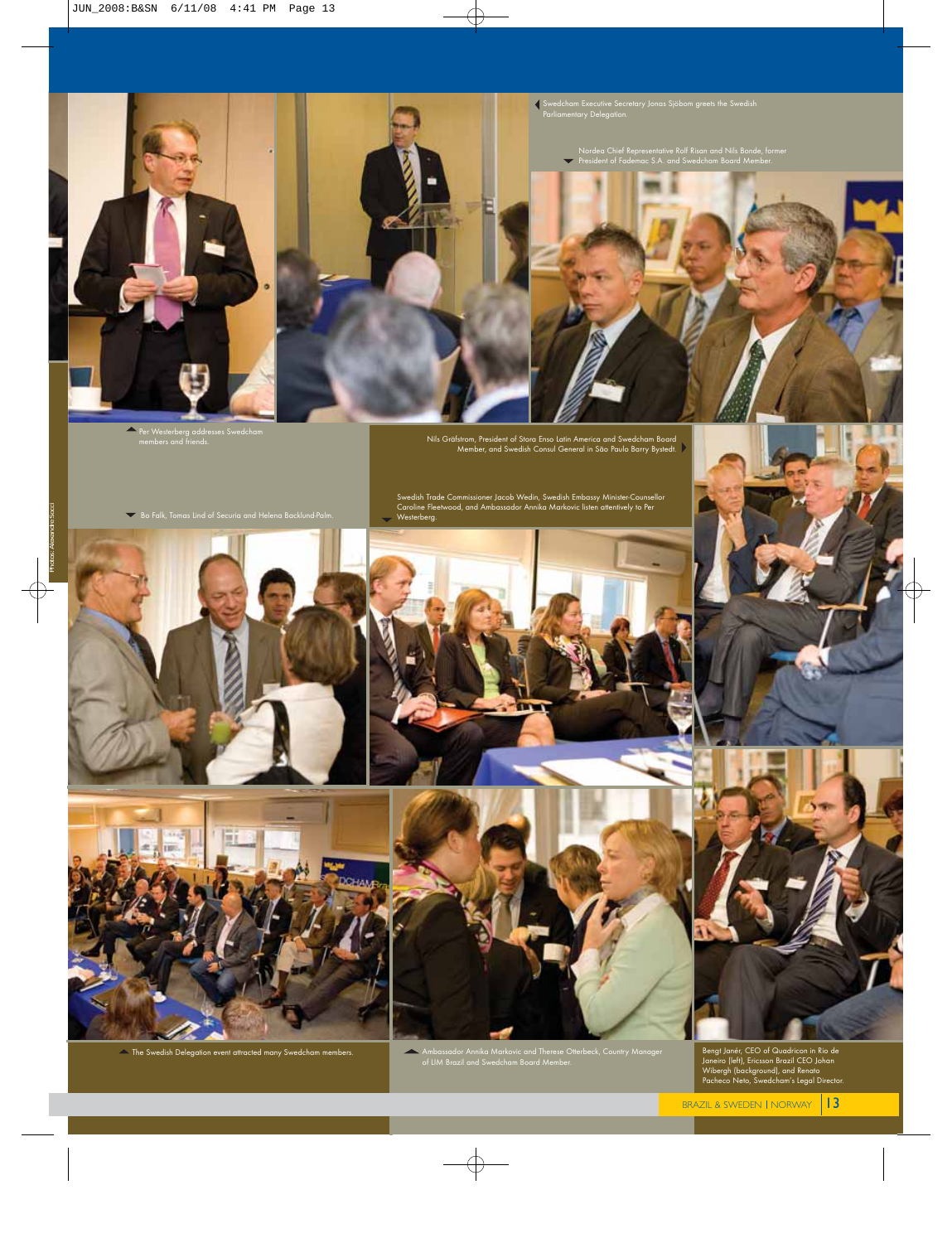## Swedcham Delegation visits Brasília

By Renato Pacheco Neto



The Chamber Delegation at the Ministry of the Environment.

he Swedish Chamber Delegation's visit to Brasília took off from Congonhas Airport very early in the morning of Wednesday, April 16, led by our Chairman Christer Manhusen, and composed of other members representing different Chamber activities, sectors, industries and business. Mednesd

The following members joined our Delegation to Brazil's Capital: Barry Bystedt of the Swedish Consulate General in São Paulo, Torbjörn Enhrenberger of Eka Chemicals, João Henrique Botelho of Haldex, Donizete Santos of SKF, Claudinei Reche of Höganäs, Cassio Namur of Souza Cescon Advogados, José Vicente and Renato Pacheco Neto of Fraga, Bekierman & Pacheco Neto - Advogados, and Bengt Janér of Quadricon.

After arriving in Brasilia, we went directly to the Congress and were greeted by the Senate's head of protocol, who organized a very productive and interesting exchange of information and debate with consultants and experts who assist the Senators in their projects.

The consultants were very open to answering all our questions, and we much appreciated the time they dedicated to our Delegation. After the first presentation about the online information system introduced by the Congress into the Legislatures all over Brazil, we also had the opportunity to meet with some Senators who are working on important projects.

In the afternoon, we were hosted by the Ministry of the Environment, which offered our Delegation a very detailed explanation about the different Government programs, and also focused on the licensing of different projects. Challenges to improve Brazil's infrastructure – ports, airports, roads, communication – were also discussed.

In the evening the Swedish Ambassador Annika Markovic generously invited our Delegation to a delicious dinner, in the company of a high ranking

official from the Brazilian Ministry for Industry, Trade and Development. The official gave an explanation of the main parts of the Government's National Plan to strengthen Brazilian exports of products and services, which would benefit both Brazil and Sweden and enhance their trade relations. Also present at the dinner was Jacob Wedin from the Swedish Trade Council.

The following morning, the Delegation left to return to São Paulo, where we arrived before lunch time and could carry on our daily activities.

This visit was really worthwhile, not only for the excellent insights we received into the workings of Congress, the Government and the Embassy, but it also gave us an opportunity to show the important role our Chamber plays to strengthen trade relations between Brazil and Sweden.

We hope that more members will join us next year, and maybe the visit then could be somewhat longer!

The Delegation at the Brazilian Congress.



#### **Excellent feedback**

**Swedcham received excellent feedback from participants in the Delegation that visited Brasília in April, including the following comments:**

"I would like to emphasize my gratitude for the opportunity to join our colleagues from the Swedish Chamber for a trip to Brasília. It was a gratifying and positive experience not only for the interaction with other colleagues but also because of the productive discussions held with key people linked to the segments of energy, infrastructure and environment.

From SKF's side, the outstanding discussion was with the consultants about energy. They showed in-depth knowledge about the current energy situation, alternatives for the short and medium term, and also gave us some tips on how to manage this important issue for our industries. The discussion about infrastructure was also positive, especially because we are internally analyzing investments in the agriculture segment; so it was good to know the plans the Federal Government has for roads, railways and ports. Finally, I could see positive contributions from the meeting with the representative of the Ministry of the Environment. Meeting a key representative in this area represents an open door in case we need to contact someone in Brasília regarding sustainability issues.

In short, from my point of view and judging from the feedback I received from other colleagues, the visit to Brasília must be definitely incorporated into the Chamber's annual program. The Swedish industrial community cannot miss the opportunity to be present in Brasilia through the Chamber, showing the authorities the strength of our activities in Brazil.

Congratulations for the visit and let's plan for 2009 a larger group to visit Brasília and discuss important issues as we did in April."

**Donizete Santos, President of SKF do Brasil Ltda. and Vice Chairman of Swedcham Board**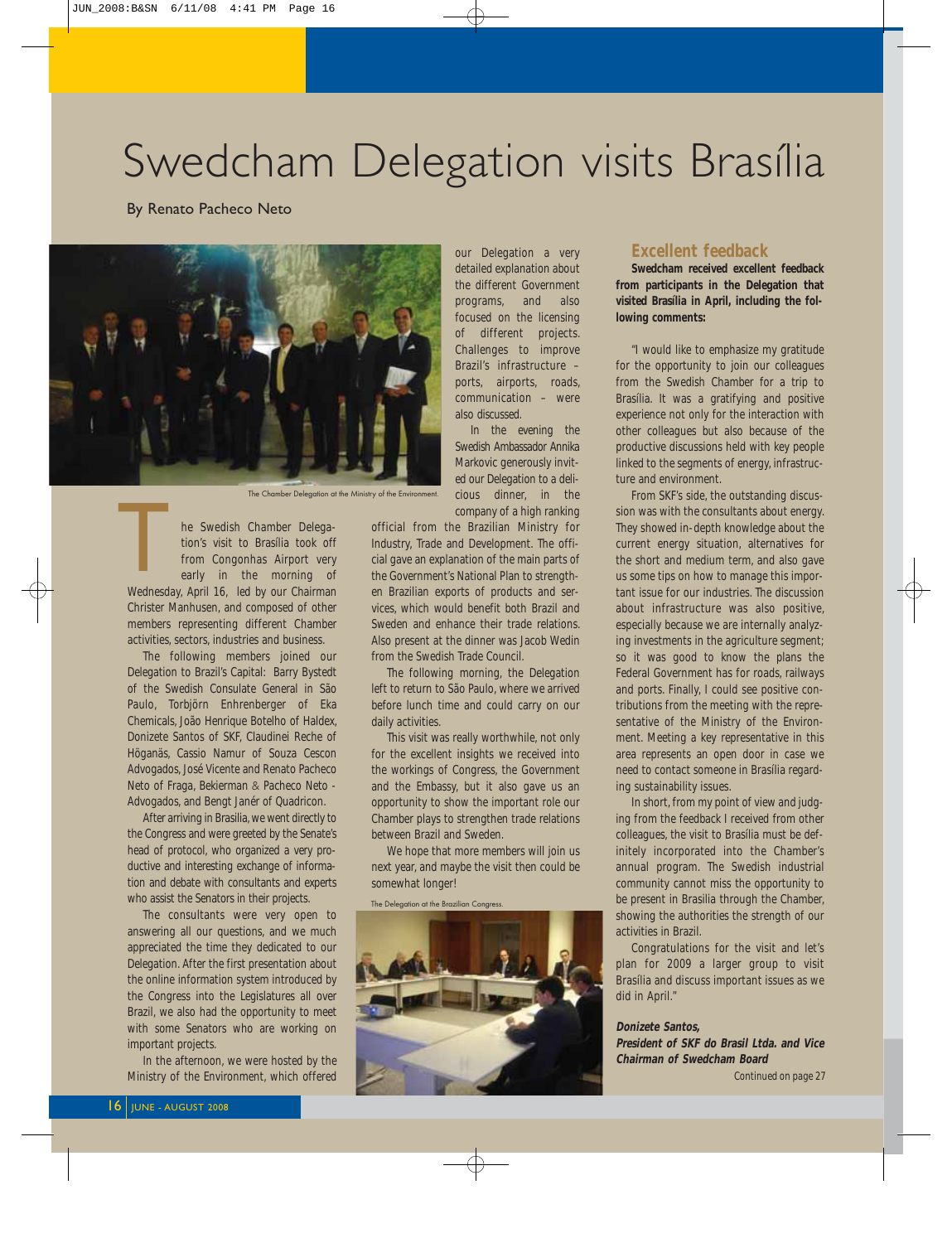

## InterChambers Forum in Curitiba

#### By Hans Kastendal

here are altogether around 20 Chambers of Commerce in Curitiba, the capital of the State of Paraná in southern Brazil. All of them have their own activities consisting of meetings, events, luncheons, dinners, happy hours, courses, visits from  $\frac{1}{\sqrt{1+\frac{1}{2}}\sqrt{1+\frac{1}{2}}\sqrt{1+\frac{1}{2}}\sqrt{1+\frac{1}{2}}\sqrt{1+\frac{1}{2}}\sqrt{1+\frac{1}{2}}\sqrt{1+\frac{1}{2}}\sqrt{1+\frac{1}{2}}\sqrt{1+\frac{1}{2}}\sqrt{1+\frac{1}{2}}\sqrt{1+\frac{1}{2}}\sqrt{1+\frac{1}{2}}\sqrt{1+\frac{1}{2}}\sqrt{1+\frac{1}{2}}\sqrt{1+\frac{1}{2}}\sqrt{1+\frac{1}{2}}\sqrt{1+\frac{1}{2}}\sqrt{1+\frac{1}{2}}\sqrt{1+\frac{1}{2}}\sqrt{1+\frac$ 

abroad, including visits from different kinds of Delegations, local exhibitions, product shows, etc.

Most of the Chambers also very often plan and implement their activities together with the Paraná State Federation of Industries (FIEP), the Brazilian Service of Support to Micro and Small Companies (SEBRAE) and any other local organizations or authorities.

Each Chamber plans and implements its activities for its members, a primary objective, quite normal and a traditional proce-



dure used during years and decades among such entities all over the world.

Often the representatives of the Chambers get together at meetings or seminars of common interest arranged by a third party, for example FIEP, SEBRAE or the Municipality of Curitiba, or meet during any trade or business activity.

The Chambers in Curitiba are very well aware of their other colleagues in the city, but up to now, all existing Chambers have been planning their activities and events without taking much notice of what is going on or being planned at their sister Chambers.

This fact often results in collisions of activities where two or more Chambers are implementing parallel activities. Several of the officials in the municipality receive invitations to luncheons, dinners or other activities taking place on the same day and also often at the same time, which creates difficulties for both the Chambers themselves as well as for invited guests to choose which event to give priority to.

This is a common fact among Chambers of Commerce and other organizations in every location around the world. Everyone complains about the present situation, but with very few exceptions nothing has been done to avoid conflicting local events.

Several attempts have been made in Curitiba before for a better approach, but so far with weak results. Recently, José Brandão Coelho, President of the Portuguese Chamber of Commerce in Southern Brazil, brought up the matter again to have a better communication between the Chambers during a meeting last September at the French Chamber.

By tradition the "*paranaenses*", the people living in the State of Paraná, are well known for their ability and principles in working together and solving impending problems within their respective work areas.

This is similar to what all the Chambers of Commerce in Curitiba are striving for through a new concept which is under construction under the name "Fórum Intercâmaras de Comércio" (InterChambers of Commerce Forum).

Three meetings within the Forum have already taken place, the first one in November last year, the second one in March this year and the third at the end of April.

Hans Kastendal, Swedcham's representative in Curitiba, met the initiators of the Forum to obtain more detailed information about the idea behind the Forum, as well as to have the founders' or initiators' perspective for creating this brilliant idea to coordinate future activities among the local Chambers and organizations.

The Chambers' main task is, as we all know, to find means to intermediate international business, stated the coordinator of the Council of Foreign Commerce Subjects at FIEP and the president of the Paraná State Federation of Commercial and Business Associations (FACIAP), Ardisson Naim Akel.

According to Akel, the State of Paraná has a very strong potential for economic development and in this respect the integration between the Chambers will also strengthen international relations.

The idea to create the Forum was initiated as a consequence of the need for cooperation between the Chambers.

According to José Brandão Coelho, the objective of the Chambers is to start a dialogue between the organizations and to develop tools in order to help this interaction.

Carlos Sérgio Asinelli—regional director of SENAI-PR and Advisor for Cooperation and International Relations at FIEP as well as another of the Forum's initiators—pointed out that, without cooperation between the Chambers, business will not be successful and prosperous.

Among those who were present at the meetings were representatives of the Paraná State Secretariat of Industry and Commerce, representatives of the Commercial Association of Paraná (ACP), and the representative of the Curitiba Development Company (Curitiba S.A.)

18 JUNE - AUGUST 2008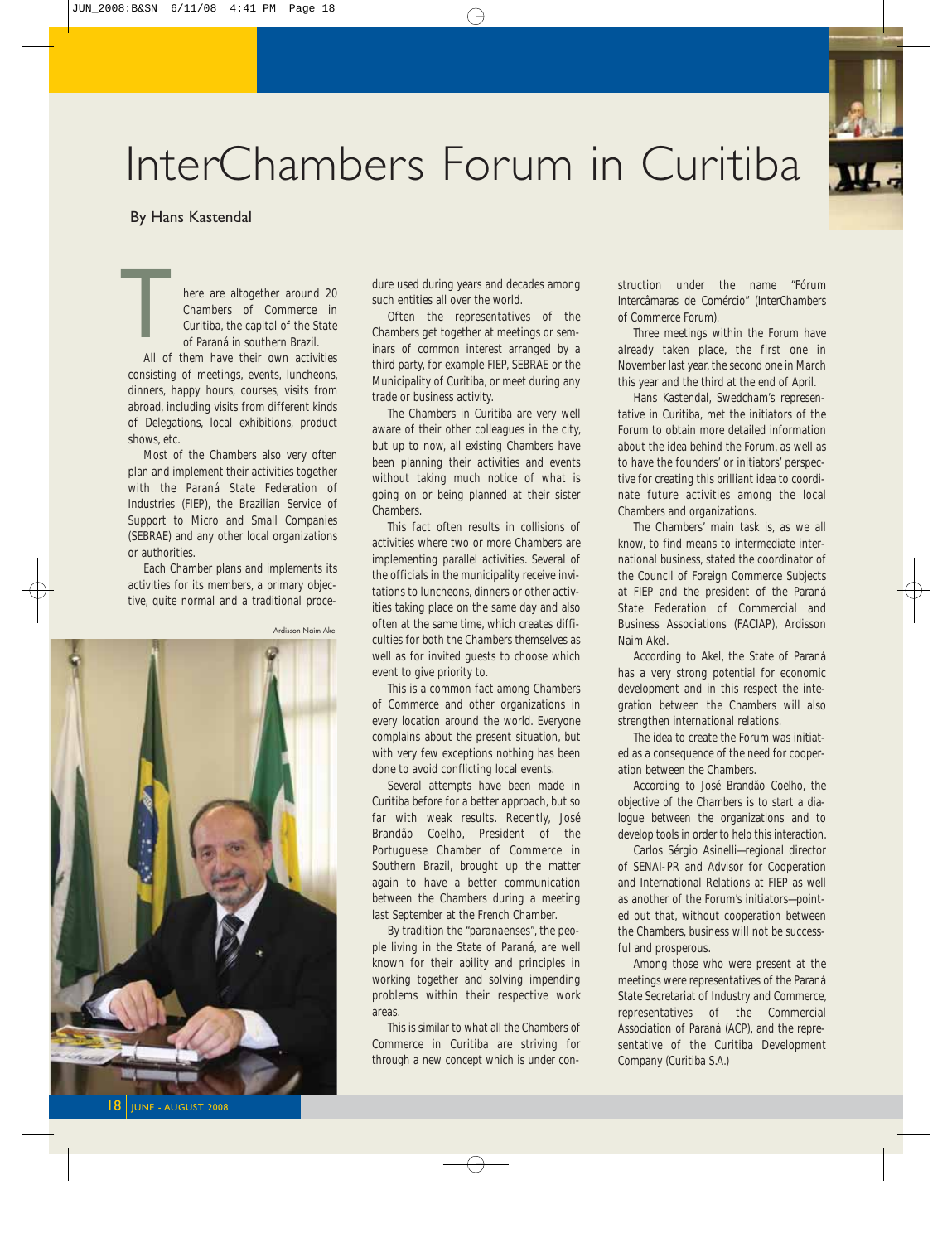

#### **The main objectives of the Inter-Chambers of Commerce Forum are:**

- The Chambers should not compete among themselves; on the contrary, they should work together.
- **Establish an integrated agenda for the** Chambers.
- Collaboration, strengthening and support for all the Chambers.
- Dissemination, support and incentives for the members through integration with, for example, CIN, Euro Centro, RETEC, Al Invest and others organizations of interest.
- **Participation in events of common inter**est, round tables, organization of fairs, selection of the most important fairs in the country in different sectors.
- All Curitiba Chambers should support each other and therefore they can have their logotype in events in which they have some kind of participation.
- The Chambers should help each other in many aspects, i.e. human, physical and financial resources, etc.
- Should have the role to attend to the questions and needs of each Chamber.
- Develop projects of common interest for companies in the state of Paraná.
- The Chambers should also have a common contact data base.

#### **In the next meeting planned to be held in May (as this magazine was going to press) several subjects were to be discussed such as:**

- How the Forum will be administrated and structured.
- $\blacksquare$  Suggestions from the participants will be of great importance.
- The idea is to have a democratic and constructive environment.
- **The symbiosis for cooperation between** the Chambers of Commerce in Curitiba and the local and state organizations is to meet, talk and get to know each other better.
- And last but not least, to plan upcoming activities according to an integrated agenda. ×.

## Chamber treated to witty exposé by Scania's CEO

By Christer Manhusen Swedcham Chairman

O

Scania CEO Michel de Lambert receives gifts of appreciation from Swedcham Chairman Christer Manhusen



ur Chamber offered both members and non-members a real treat on Friday, May 30. The CEO of Scania Latin America and a highly appreciated member of Swedcham's Board of Directors, Michel de Lambert, was invited to speak on the topic "A Gallic (French) experience in running a Swedish multinational in Brazil".

Both Michel and the theme drew a large crowd. We were more than 40 participants, enthusiastically listening to a most interesting exposé from his years with Scania, an exposé full of anecdotes and humorous twitches. To the delight of the audience, Michel also generously told stories from his previous most interesting professional and personal life.

It was indeed a great opportunity for all of us present to share Michel's experiences, from which much wisdom can be drawn, and also to compare his experiences with one's own.

Afterwards there was a reception/get-together, graciously sponsored by Absolut Vodka, and with a delicious buffet provided by Felipe Tadeu Cicarelli, of Buffet Cicarelli.

Chamber members were also treated to spirits offered by Absolut Vodka and a delicious buffet provided by Felipe Tadeu Cicarelli (right).

Board members Nils Gräfstrom (President of Stora Enso Latin America) and Johan Wibergh (President of Ericsson Brazil).



BRAZIL & SWEDEN | NORWAY | 19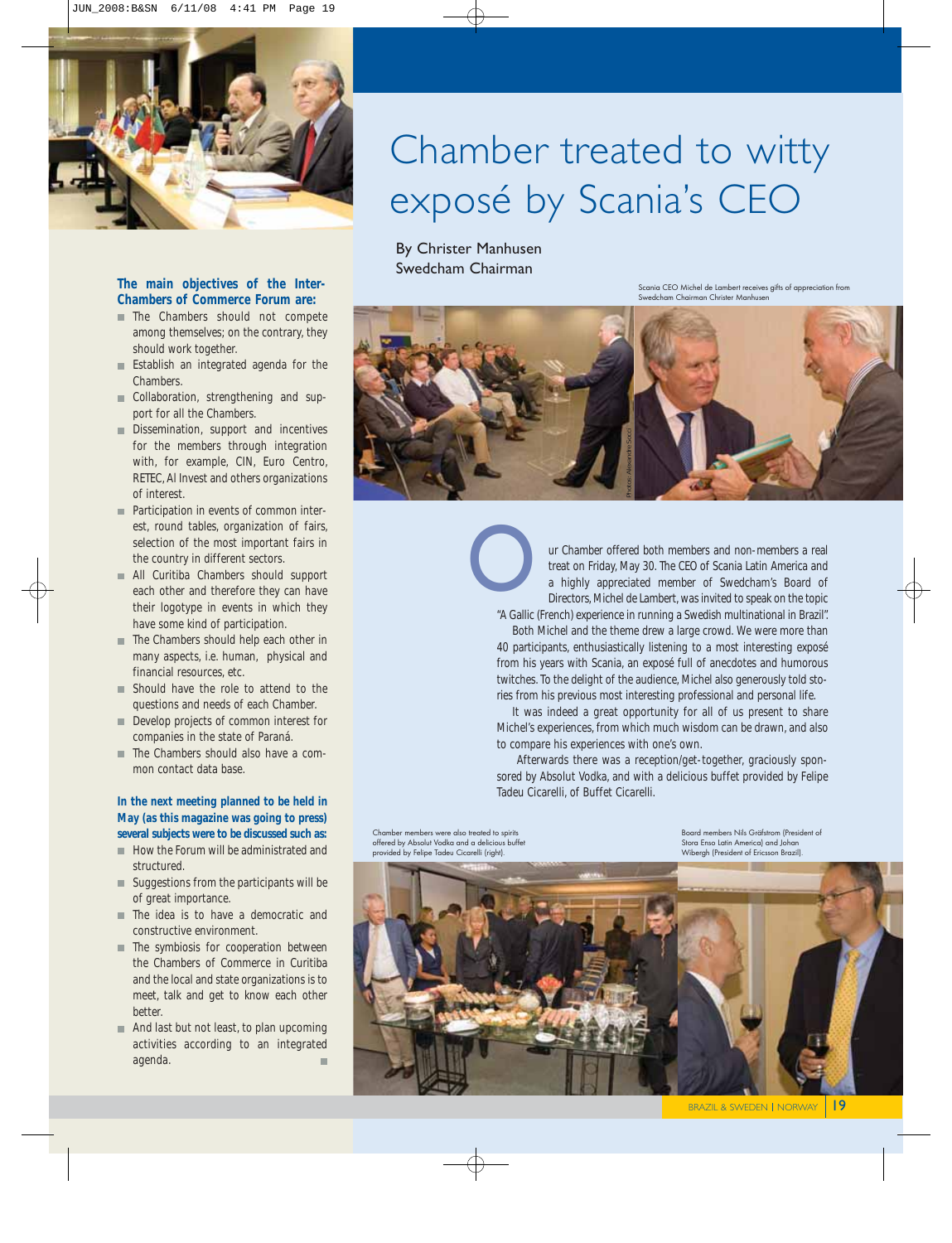# João Doria Jr. is guest of honor at Swedcham business luncheon

By J. F. Thrall

n June 5, the Swedish Chamber had the unique privilege of hosting a business luncheon where the

guest of honor was Joâo Doria Jr., president of the Grupo Doria Associados, who presented guests with a general overview on his recent activities. These include not only his work within Doria Associados as president of Doria Associados Editora (editing LIDE, OSCAR, GABRIEL, ARENA, MEETING, FÓRUM and EMPRESARIAL magazines) and Videomax Produções Associados. He is also directly involved with the NGO LIDE - Grupo de Líderes Empresariais, which operates in the area of education, promoting projects for the improvement of quality education in various regions of the country. Outest of home

Doria, a native of the city of São Paulo, began his career in journalism and advertising, teaching marketing at FAAP, eventually becoming the Communications Director of the Bandeirantes TV network, and serving as the president of PAULISTUR then as the president of EMBRATUR. He has also been a member of Brazil's National Tourism Council. Doria has been actively involved in various sustainability and social organizations like S.O.S. Mata Atlântica, AME CAMPOS -

João Doria Jr. with Swedcham Executive Secretary Jonas Sjöbom (left) and Chamber Chairman Christer Manhusen.



Associação dos Amigos de Campos do Jordão, and AMEM - Associação dos Amigos do Menor pelo Esporte Maior, and was the creator of the MARKET PLAZA Project that promotes seasonal shopping events during the winter season in the mountain city of Campos do Jordão, as well as large business events both in Brazil and abroad under the names MEETING INTERNACIONAL, FORUM EMPRESARIAL and FAMILY WORKSHOP. He also finds time to preside Casa Cor, the largest architecture, design and decoration event in Latin America.

At the luncheon that was held at the L'Hotel São Paulo on Alameda Campinas, Doria spoke briefly of his recent visit to Sweden and his appreciation for the commitment that the country has always shown in the area of sustainability, especially in its forestry programs. He emphasized that Sweden serves as an example to Brazil and the rest of the world in its consistent measures to protect the environment and improve the quality of life.

Doria went on to tell Chamber members and guests of his recent involvement in Casa Cor, which has opened in Sweden and currently operates in three countries providing services and products in the area of architecture, design and decoration, inviting the

> luncheon guests to visit the exposition that is being held at the São Paulo Jockey Club through July 9.

It was with obvious pride that Doria spoke of the social responsibility of all of his endeavors and clearly defined the need for all areas in the private sector to actively participate in efforts to improve the level of education in Brazil. "It has always been a reality in Brazil that the pri-



*Photos: Alexandre Socci*

vate sector participates little in the social and educational development of the nation," said Doria with concern and conviction. "This is beginning to change and social responsibility is not only the task of the government but of companies, social organizations, families and individual citizens. It is only through education that we will create a nation of people who are self-sufficient responsible citizens and have a clear understanding of liberty."

Doria stressed that it was not only economic development that would strengthen democratic principles, eliminate corruption and include the majority of Brazil's people in a fair distribution of wealth, but that it was also by educating the people of the country and improving their awareness of the rights and responsibilities of citizenship that this would be accomplished. "What we must all work for is to instill the principles of discipline, productivity and happiness that will change the role of Brazil, making it a valued member of the community of nations and a country that meets its social obligations and provides a life of dignity and respect for all of its citizens."

His exposé concluded with a round of questions that focused on social issues and again Doria clearly stated that it was the responsibility of all citizens to participate, to protest, to provide positive reinforcement for jobs well done and that all of this began in the home, in one's local community as well as on a nationwide level.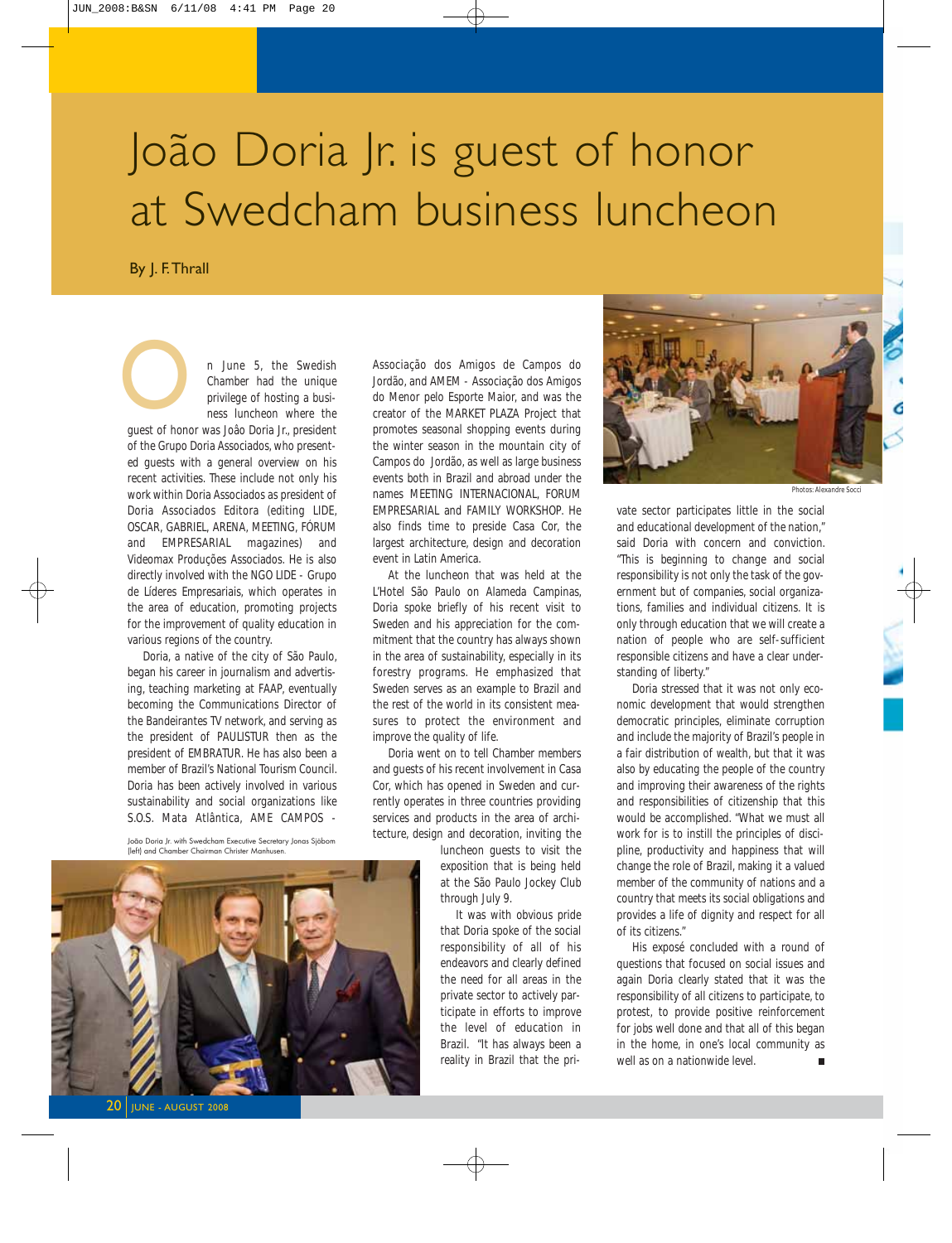# Swedcham Board of Directors

THE SWEDISH-BRAZILIAN CHAMBER OF COMMERCE (SWEDCHAM BRASIL) IS PROUD TO PRESENT ITS NEW BOARD OF DIRECTORS, WHICH NOW ALSO INCLUDES PAULO NIGRO AND JOHAN WIBERGH, RESPECTIVELY PRESIDENTS OF TETRA PAK LTDA. AND ERICSSON BRAZIL.



of Swedcham and former Swedish Ambassador to Brazil



Donizete Santos, Vice Chairman of Swedcham Board and President of SKF do Brasil Ltda.



Börje Jerner, Vice Chairman of Swedcham Board



Stefan Lundkvist, Treasurer of Swedcham Board and President of Gunnebo Industries in Brazil



Renato Pacheco Neto, Legal Director of Swedcham Board and Managing Partner of FBP Advogados



Nils Bonde, former President of Fademac S.A.



Leif Duwel, President of Hägglunds Drives do Brasil Ltda.



Nils Grafström, President of Stora Enso Latin America



Peter Hultén, Former Director – Banco Mercantil de São Paulo



Michel de Lambert, President and CEO of Scania Latin America



Paulo Nigro, President of Tetra Pak Ltda.



Country Manager of LIM Brazil



Tommy Svensson, President of Volvo do Brasil Veículos Ltda.



Ronaldo Veirano, Founding Partner of Veirano Advogados



Johan Wibergh, President of Ericsson Brazil.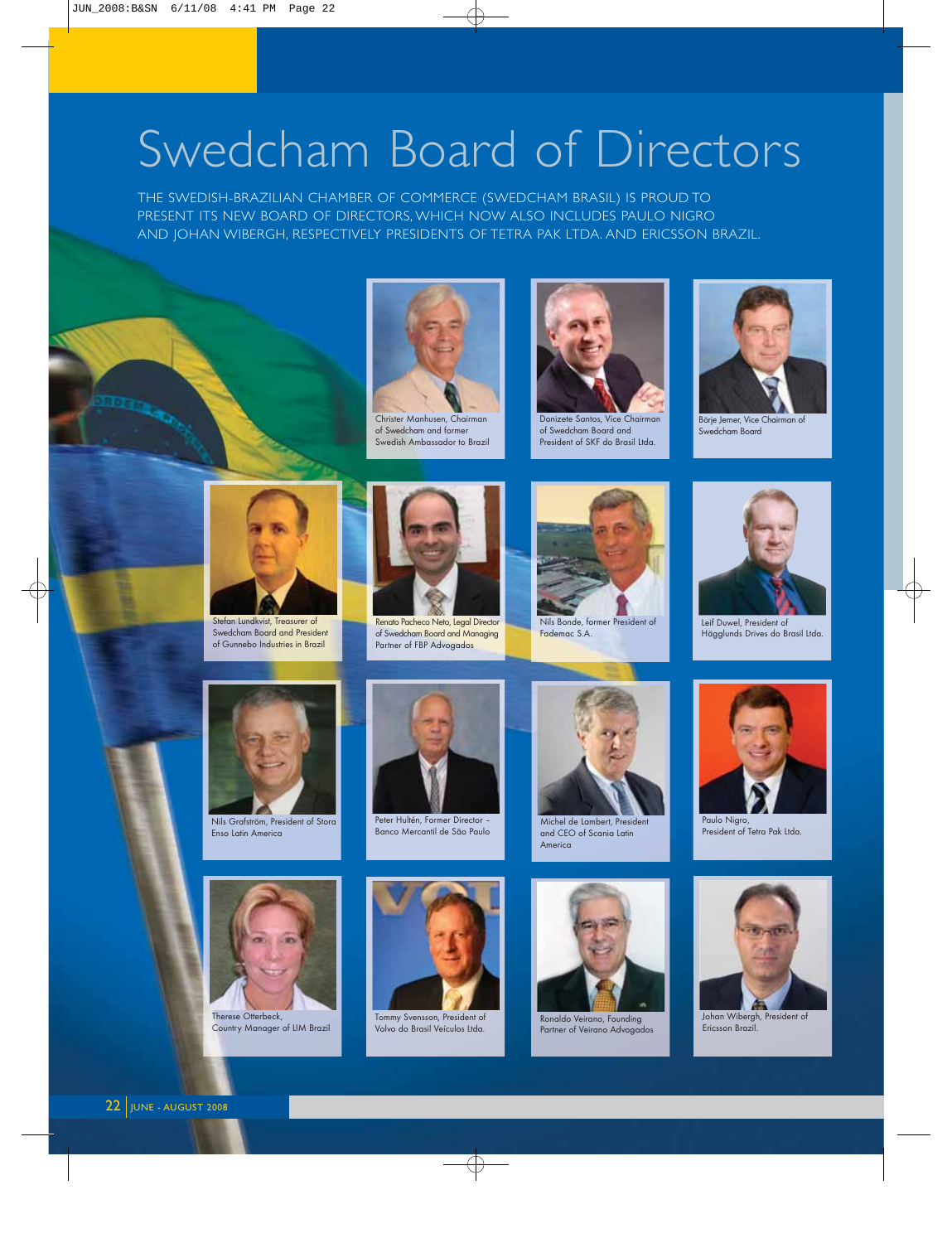

H M Queen Silvia First Honorary Member

# Honorary Members

SWEDCHAM ALSO WISHES TO EXTEND ITS WARMEST GRATITUDE TO ITS HONORARY MEMBERS, THE VERY FIRST BEING HER MAJESTY QUEEN SILVIA, FOLLOWED BY SWEDISH AMBASSADOR TO BRAZIL ANNIKA MARKOVIC, BRAZILIAN AMBASSADOR TO SWEDEN ANTONINO MENA GONÇALVES, ERIK SVEDELIUS, THE DOYEN OF THE SWEDISH COMMUNITY IN BRAZIL, AND LAST, BUT BY NO MEANS LEAST, SWEDISH CONSUL GENERAL IN SÃO PAULO BARRY BYSTEDT.



Swedish Ambassador Annika Markovic



Brazilian Ambassador Antonino Mena Gonçalves



Doyen of the Swedish Community in Brazil



Barry Bystedt Swedish Consul General in São Paulo



www.nordea.com

## Nordea - your local and global business partner for trade and project finance

With a network that spans the world, we supply financial services ranging from international guarantees, documentary credits and collections to structured trade, export and project finance.

We make a difference by offering products and services that are based on trust, flexibility and added value. We work in partnership with our Nordic exporting and importing customers to find innovative financial solutions tailored to match the needs of each customer or project.

As the leading provider of Internet banking services we offer you a unique two-way trade finance Internet-based information and transaction system, which enables you and us to exchange information and handle transactions fast and easily from all over the world.

We are looking forward to doing business with you.

Making it possible



#### Nordea Representative Office in Brazil - serving Nordic customers in the country since 1979.

Brazil Representative Office: Rua Oscar Freire 379, 12 andar, CJ 122 01246-001 São Paulo-SP Chief Representative: Borje Jerner

Tel: +55 11 3066 2580 Fax: +55 11 3066 2582 E-mail: saopaulo@nordea.com.br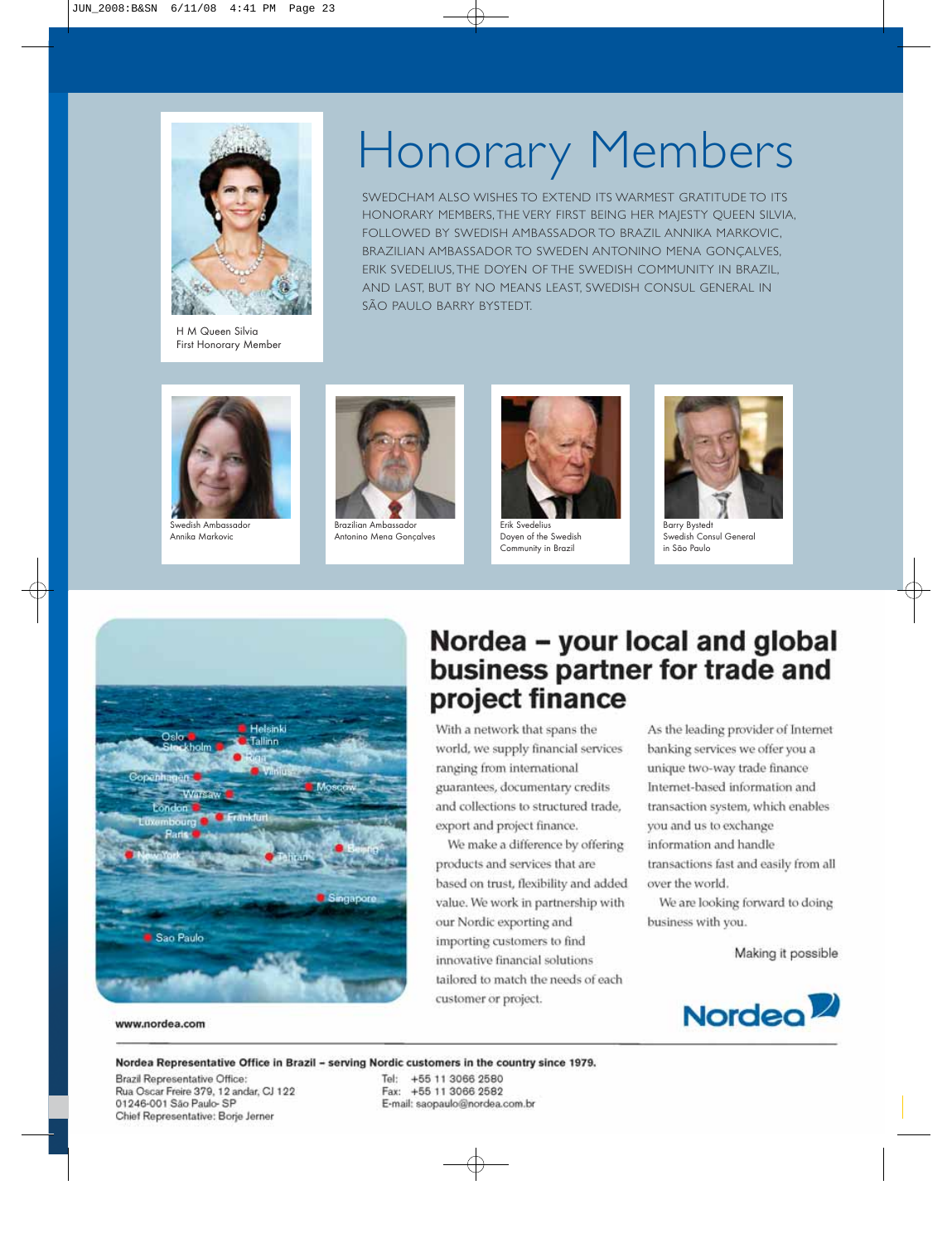# Swedcham News

## 1958 World Cup Gala Dinner in Brasília

As you all know, this year marks the 50th anniversary of the 1958 World Cup, when Brazil for the first time became world soccer champion. To celebrate the occasion, a week of commemoration was being planned in Brasília as this magazine was going to press. Among other events, the Brazilian and Swedish players from the 1958 teams will be honored in a medal-awarding ceremony by President Luiz Inácio Lula da Silva at the Planalto Palace.

Ambassador Annika Markovic, together with the Governor of the Federal District of Brasília, José Roberto Arruda, will host a Gala Dinner at the Ambassador's residence on Friday June 27. President Lula and players from the Brazilian and Swedish teams of 1958—including Pelé, Djalma Santos, Agne Simonsson and Kurt Hamrin—will be guests of honor at the dinner, which will bring together 250 guests from the federal government, the government of the Federal District, the sports community, cultural institutions, as well as representatives from Brazilian and Swedish companies and, needless to say, Swedcham members.

Three Swedish star chefs from New York and Stockholm will create the menu, and Swedish jazz singer Lisa Nilsson will perform during the Gala Dinner. She will also give a separate concert at the National Theater on June 28.

The event will be held with the support of Swedcham, the Swedish Trade Council, the Swedish Institute, the government of the Federal District and the World Childhood Foundation Brazil. Ericsson is the Gold Sponsor and there are five Silver Sponsors: Saab International, Scania, SKF, Volvo and Sandvik.

### Assembly approves new Board Members

Swedcham Brasil's Ordinary General Assembly held on April 22 unanimously approved two new prestigious Board Members: Paulo Nigro, President of Tetra Pak Ltda., and Johan Wibergh, President of Ericsson Brazil.

Nigro, who took over the helm of Tetra Pak in Brazil in April 2007, has been working for the company since he was hired as sales manager in 1991, after which he made a brilliant career occupying various positions in this country. In 1998, he was transferred to Canada where he was responsible for the company's operations, being promoted to CEO of Tetra Pak in Italy in 2001, until he was appointed head of the company in Brazil.

Wibergh took over as the new president of Ericsson Brazil in January 2007. He began his career at the company in 1996, having worked in various teams in Ericsson's service area. In May 2004, he was global vice president of the Services Sales Area and previously he was Ericsson's president for the Nordic and Baltic regions. He was considered the perfect choice to head Ericsson's Brazilian operations as he has solid international experience in sales and is recognized for his ample market vision.

Swedcham wishes to extend its warmest welcome to both of them!

## "Motivation and Team Chemistry"

Giselle Welter, a founding partner of GW Vocação e Relações Humanas, held a most interesting workshop entitled "Motivation and Team Chemistry" at the Chamber on June 6.

The objectives of the workshop were to enable participants to understand the motivation that determines their choices in work and life and its consequences; to promote the understanding of the relation between personality and team chemistry using the Humanguide© concepts (www.humanguide.eu) and how to deal with this.

Giselle gave a positive feedback after the event, thanking Swedcham for the opportunity to present her work and disseminate the concepts of HumanGuide to members.

## New Members

Swedcham wishes to welcome the following new members:

#### **Corporate:**

Elanders Artcopy Reprodução de Imagens Ltda. Souza, Cescon Avedissian, Barrieu e Flesch - Advogados Readsoft

#### **Individual:**

Fabricio Dorado Soler Cassio Yarid de A. Cavalcanti

## Environmental licensing

As this magazine was going to press, Swedcham was organizing a breakfast meeting on June 26, when Dr. Fernando Rei, President of CETESB (the São Paulo Environmental Sanitation Technology Company) was to address members about "Challenges to the Modernization of Ennvironmental Licensing".

## Special thanks for space rental events

As usual, the Chamber wishes to thank the following companies/institutions for renting our facilities for events recently: LVMH (April 3, 9, 10 and 18, May 5, 16, and 30, June 3-4, 6, 9, 12, 18 and 20). TANDBERG (April 7-8, 29-30) Stora Enso (April 8) Smiths-Medical (April 9) Simmons Consulting (April 11) Flir (April 14, 15, 16, 17 and 18) Hägglunds (April 15, 16 and 17) Gambro (April 18) Destilaria Alexandre Balbo (April 22) Nespresso (April 24) Biogen (May 2) Swedish Embassy (May 7) Financiadora Itaú (May 8) Hästens (May 13)

Parmalat (May 18) Fortis Bank (May 29, June 4 and June 16) Halógica (June 2) Demarest Advogados (June 3)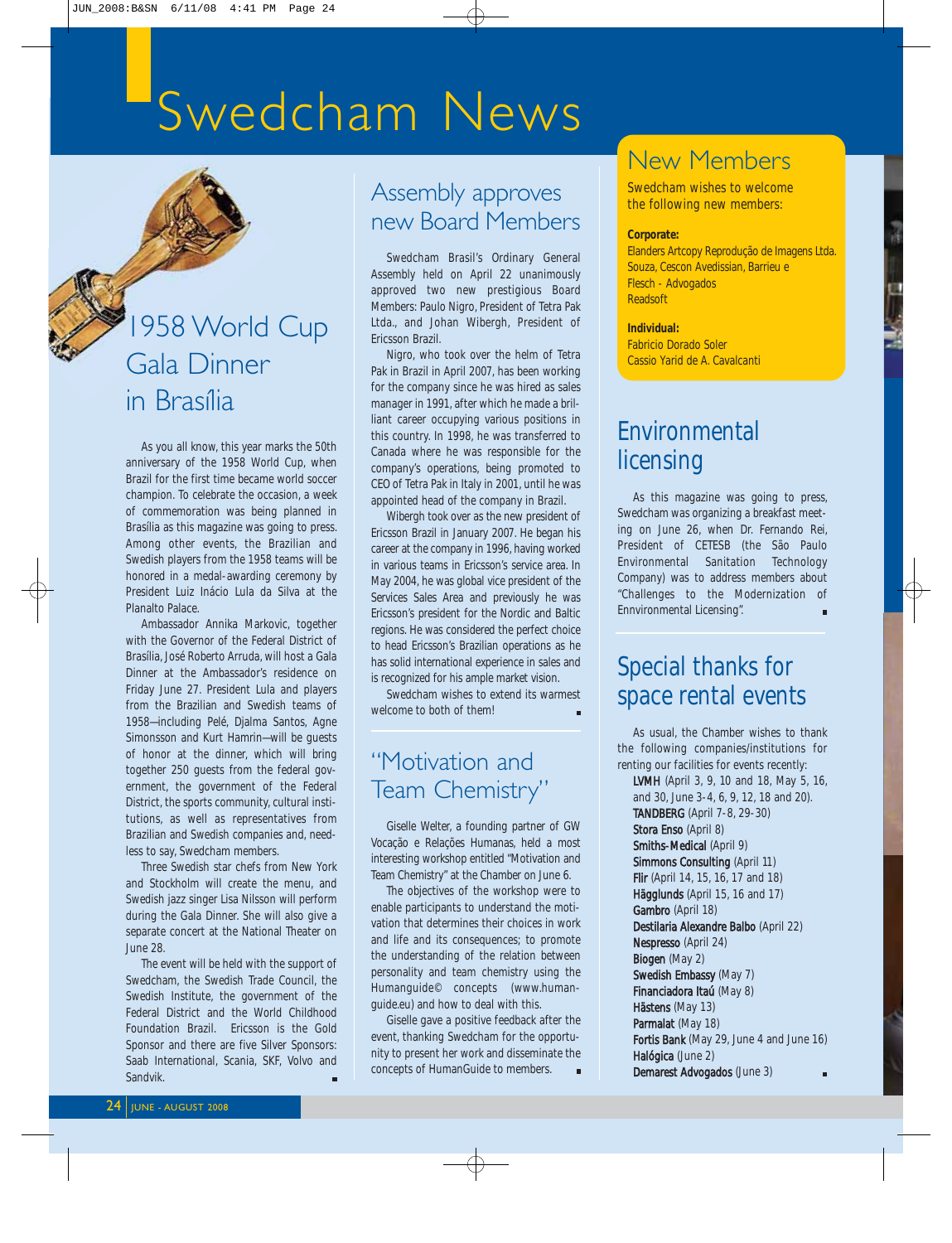# Around & About



Swedish Ambassador Annika Markovic and Gunnar Wieslander, State Secretary to the Minister for Trade, at a breakfast meeting held by the Embassy at Swedcham on May 7.

Swedcham members and friends listen to Gunnar Wieslander at the breakfast meeting. (in the front row<br>
are—left to right—Barry Bystedt,<br>
Swedish Consul General in São<br>
Paulo, Daniel Ekberg, Senior Vice<br>
President of Relacom for Latin America, and Swedish Trade Commissioner Jacob Wedin).



SAF-HOLLAND do Brasil Managing Director and Swedcham member Johann Strasser (right) meets the Austrian Chancellor Alfred Gusenbauer at a reception at the Hotel Grand Hyatt São Paulo on May 11.

Christopher Simmons of Simmons Consulting addresses Chamber members at a Happy Hour he sponsored on May 16.

 $\vec{v}$ 



The Brazil x Sweden friendship game on March 26 was shown on a big screen at Swedcham, where many members and friends rooted for the Swedish team, which was beaten by one goal from Brazil. (Photo: Alexandre Socci)



(Left to right) Leif Duwel, President of Hagglund Drives do Brasil Ltda. and Swedcham Board member, Swedcham Chairman Christer Manhusen and Chamber member Jonas Lindström at the Simmons Consulting Happy Hour.

Swedcham Legal Director Renato Pacheco Neto (right) with other Chamber members at the Networking Luncheon held on March 1.



Swedcham Project Manager Peter Johansson (standing) talks with Chamber members at the March 31 Networking Luncheon, also held at the Dom Pedro restaurant in São Paulo.

ngan<br>WEDI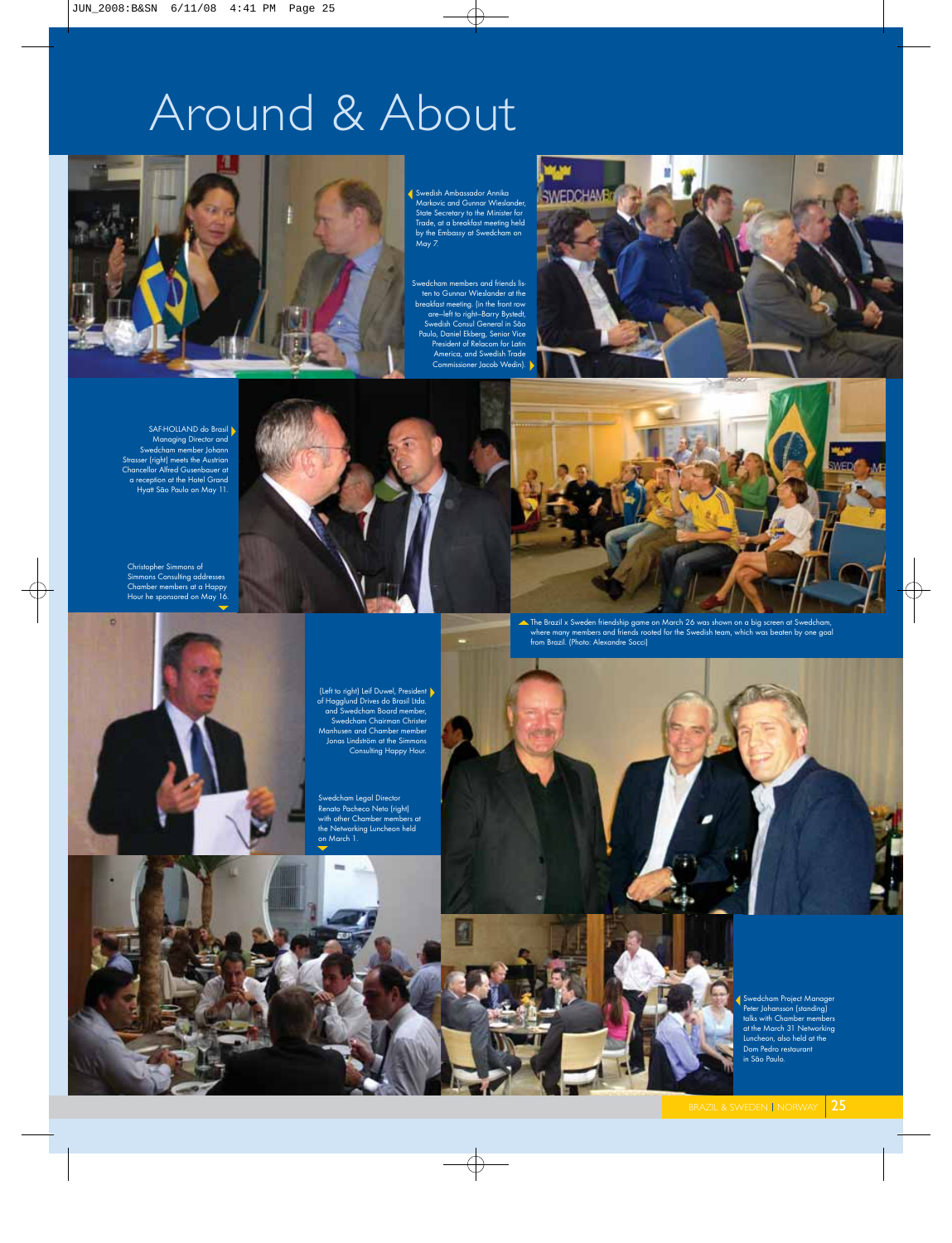#### Brazilian Chamber News



Kanza El Kadiry

## Exchange project with Brazil

Brazil is currently in a dynamic phase. The growth is record high and with its stable democracy and long industrial tradition the country is predicted to become more and more of an important economic engine. This year, the Stockholm School of Economics (SSE) together with the Royal Institute of Technology (KTH) is starting an exchange project with Brazil and the renowned Fundação Getúlio Vargas university in São Paulo. We will explore the possibilities in this city which is the country's industrial center. The exchange will be integrated with a course called "International Industrial Economy with Entrepreneurship". By learning about the Brazilian culture, society and politics we wish to establish a long-term cooperation between students and companies in Sweden and Brazil.

The exchange group consists of 10 participants from SSE, 5 from KTH and 15 Brazilian students from Fundação Getúlio Vargas. We will spend 20 days together, 10 in each country. The Swedish delegates will depart to São Paulo in August 2008 and the Brazilian delegates will arrive in Stockholm in December this year. The purpose of this exchange is reciprocity and the participants will serve as keys to each other's cultures. The group will arrange and implement activities to explore the countries in depth. We will visit a number of interesting companies in Brazil and Sweden and we look forward to many rewarding encounters.

The goal of the exchange is to develop a deeper understanding between people of the participating countries, within areas such as entrepreneurship and business as well as politics, society and culture. Participants and partners will be given the possibility to meet and establish valuable contacts. After the implementation, "Exchange Brazil" will be

concluded in a detailed project report. The report will be presented during an event on the Stockholm School of Economics and then be distributed to students, companies and other parties of interest.

"Exchange Brazil" is currently looking for cooperating partners. Do you wish to become a part of this exchange? Please contact the project leader Kanza El Kadiry:

Phone: +46739304982

E-mail: 21285@student.hhs.se / kanza.kadiry @ exchangebrazil.se

### Board welcomes Sharif Pakzad

With various years of experience working within the areas of communication, private and municipal companies, Sharif Pakzad now has joined the Brazilian Chamber's Board. Pakzad has vast experience working with lobby activities and he worked as a political adviser for the municipal government of Stockholm during the period when the Social Democrats were in power.

He now actively works for Sundbyberg, a municipality close to Stockholm, in the area of business and how to develop the attractiveness of the town of Sundbyberg as a business region.

At the Brazilian Chamber, Pakzad will work with lobby activities to position the Chamber and with PR so that we become better known.



Sharif Pakzad

### Logistics seminar

The Chamber recently participated in a logistics seminar at Arlanda Airport. The seminar was focused on Brazil and how to improve logistic solutions between the two countries. The opening speaker was the former Swedish Ambassador to Brazil Margareta Winberg, and Hugo Oljemark presented facts regarding how trade has developed between the countries.

### Chamber promotes ethanol study

First Gunilla Wennberg made a presentation at the Chamber in connection with the friendship game between Brazil and Sweden on March 26. We showed the game on a big screen and before the game Bengt Ågren from the Swedish Football Association presented some facts from the 1958 World Cup and the final between Brazil and Sweden. Ågren was present 50 years ago and he worked for the Football Association also at that time. It was very fascinating to hear about the big differences with the World Cup tournaments of today. Around 35 persons participated in the event.

At the end of March, we participated in a seminar regarding alternative fuels that was organized by the Swedish political party Centerpartiet, a liberal party with an environmental profile. Gunilla Wennberg presented our ethanol study and Elisa Sohlman and Hugo Oljemark (head of the Brazilian Chamber in Stockholm and Swedcham representative in Sweden) participated in the debate.

The study was also presented at Scania in Södertälje at the end of April. Scania was one of the sponsors of this study.

### Visit to Angola

The Brazilian Chamber in Sweden has been in contact with the Portuguese-speaking countries in Africa with which we are discussing cooperation possibilities. We have been invited to Angola to discuss a cooperation between the Brazilian-Angolan Chamber of Commerce and our Chamber and we will visit that country in June.

### Swedish-Brazilian Week

We have been promoting a Swedish-Brazilian Week to be held at the beginning of September in order to celebrate the 50th anniversary of the World Cup final. This planning and preparation is in an intense phase and we hope that several of the planned events will take place. We had hoped to organize a soccer game between a famous Swedish team and a famous Brazilian team but unfortunately for the moment it will probably not take place.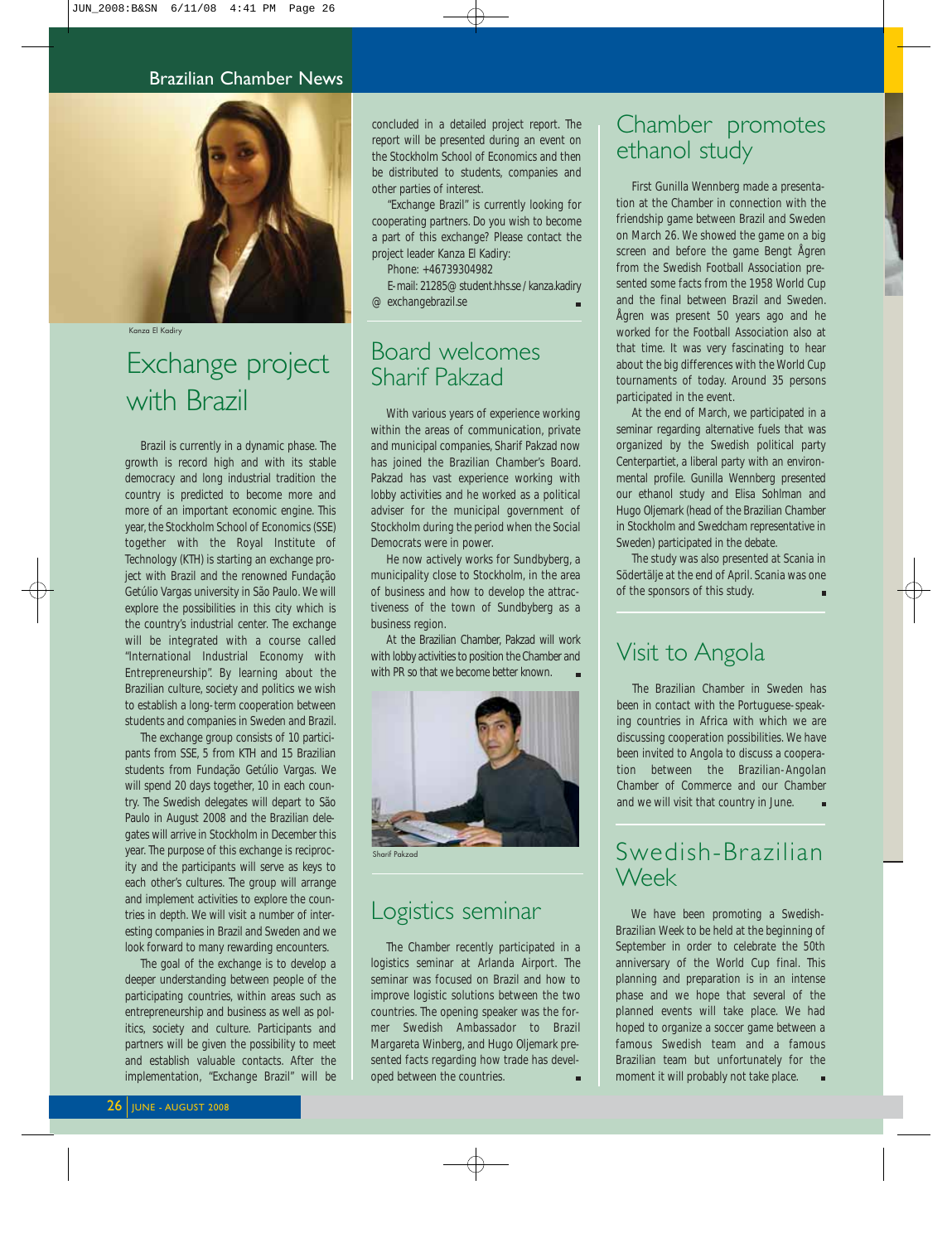

SKF Award Ceremony (left to right): Cajamar Mayor Messias Cândido da Silva, Maurice Costin (Public Relations CIESP/FIESP), Aurélio Nervo (Director of SKF's Automotive Division – Cars), Stephane Le-Mounier (Director of SKF's Automotive Business Unit), Amadeo Comin (Industrial Director of SKF do Brasil, with the trophy), Donizete Santos, President of SKF do Brasil, and Swedcham Chairman Christer Manhusen.

### SKF Brazilian plant beats record

The SKF Group in Sweden recently granted an award to the SKF do Brasil plant in Cajamar for being the most productive among its 45 units worldwide.

The Brazilian subsidiary managed to reach 72% of the projected use of its production capacity for 2007, beating China, which came in second place with 67%, and India, which came in third with 63%.

The first developed country to be included in this ranking was France, which appeared in eighth place, with 50% of productivity. The average of other countries considered of the first world was 38%.

In order to celebrate the occasion, SKF do Brasil President Donizete Santos organized an event to present the award received on May 14, in the presence of Cajamar Mayor Messias Cândido da Silva, various SKF executives and Swedcham Chairman Christer Manhusen, among others.

The Cajamar plant employs around 800 workers and all the employees participated in a commemorative luncheon and dinner.

## Tetra Pak at Fispal fair

On June 3, during the Fispal fair, Tetra Pak announced the certification of its carton packages produced in its two plants in Brazil by the Forest Stewardship Council (FSC), an international organization which sets standards for responsible forest management and traceability of the material produced. Fispal—the International Fair of Packaging and Processes for the Food and Beverage Industry—is the largest such event in Latin America and was held in Sâo Paulo from June 3 to 6.

The Brazilian certification means that all wood fibers in the entire supply chain - from the forest to the retail shelf - comes from FSC certified, well managed forests and controlled sources.

"Tetra Pak strongly believes that being environmentally responsible is the basis of good business. The launching of the FSC label on Tetra Pak packages is a result of our continuous effort to protect the environment in which we operate," said Paulo Nigro, President of Tetra Pak in Brazil. "Now, our customers can have the option of using the FSC label on their packages and the environment positioning of their brands will be evident for the consumer," he said. Klabin, Tetra Pak's sole paperboard supplier in Brazil, was Tetra Pak's partner in the certification process.

Also during Fispal, Tetra Pak introduced its Tetra Pak iLine solutions. This new generation of high-performance aseptic carton packaging solutions takes line integration and automation technology to a new level thanks to a novel process control and information management system.

The more robust and operationally effi-

opportunity to know the origin of the legislative process and the developments of the infrastructure matters.

I would also like to point out that I was very impressed by the visit to the Ministry of the Environment, the dinner graciously offered at the Swedish Embassy by Ambassador Annika Markovic, and the opportunity to meet a member of the Brazilian Chancellory, Mr. Mauro Couto—a rare opportunity to talk "face to face" about Brazilian foreign trade with a highly qualified diplomat.

cient Tetra Pak iLine solutions enable customers to increase capacity and reduce operational costs by up to 40%, depending on the configuration.

### Ericsson contract with Brasil Telecom

Ericsson has signed a contract with leading operator Brasil Telecom for a WCDMA/HSPA network and the deployment and systems integration of its IP Multimedia Subsystem (IMS). The move is set to boost network capacity and manage increased traffic growth, paving the way for the introduction of advanced broadband and multimedia services.

Under the contract, Ericsson will be the main supplier for the WCDMA/HSPA radio access network in five Brazilian states and the sole supplier of Brasil Telecom's 2G/3G common core network.

IMS will bring Brasil Telecom's networks into a single-service environment and enable the efficient introduction of new multimedia voice, data, audio and video services across multiple networks.

Johan Wibergh, President of Ericsson Brazil, says: "We are honored to be selected by Brasil Telecom as the main supplier for its WCDMA/HSPA network, powered with our IMS solution. Brazil is a very demanding market for both operators and vendors, and our solutions will enable Brasil Telecom to offer its customers state-of-the-art multimedia services with a very short time-to-market due to our local capabilities."

Ericsson is the industry leader in IMS and has signed more than 50 contracts, of which 22 are already commercially launched.

## ...Brasília

#### *Continued from page 16*

"On behalf of the firm and personally, I would like to thank Swedcham Chairman Christer Manhusen very much for his initiative and cooperation regarding the second Chamber Delegation to Brasília on April 16. As on the previous occasion, I was very satisfied and pleased with the high quality of the visit and especially with having the

trip, I would strongly recommend a one and a half day stay so as to include one more visit, either to the Supreme Court (*Supremo Tribunal Federal* – STF) or the Federal Highest Court (*Superior Tribunal de Justiça* – STJ) and the Foreign Affairs Ministry – Itamaraty."

Now, regarding suggestions for the next

#### **Cassio S. Namur Lawyer at Souza, Cescon Avedissian, Barrieu e Flesch - Advogados**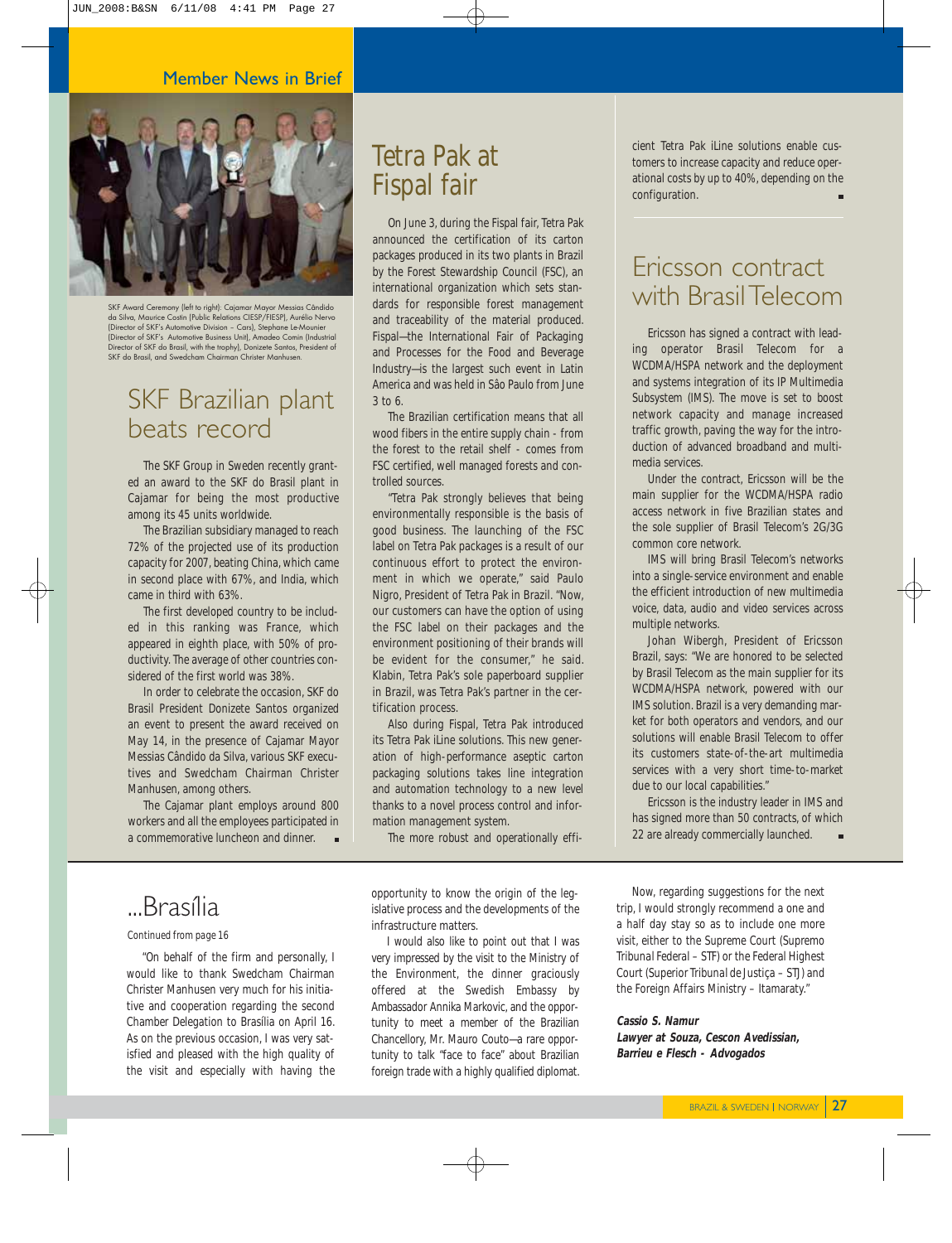## Investment Grade: Nordic opportunities for investing in Brazilian Equity Funds (FIPs) and stocks



henever deciding to invest in Brazil, Nordic companies and investors can go through Brazilian Equity

Funds, instead of starting to set up their own business or even purchasing a local market player. This article was written before the credit rating agency Standard & Poor's upgraded Brazil's long-term foreign currency sovereign debt to investment grade. This fact does not change the importance of FIPs in Brazil compared to a probable rebirth of the IPOs, since the sustainable development and enhancement of Brazilian markets nowadays admit investments of several kinds, as briefly described hereinafter. W<br>W

After being invested by one private equity fund, potential medium-sized companies will be able to grow rapidly and even act in Brazil as leading consolidators of their respective sectors, by means of several mergers and acquisitions, normally of their own competitors, which only insist on organic growth. This can also influence market shares for future Nordic players in Brazil, which would rather enter the Brazilian market later by means of M&As or joint ventures, usually practiced by Nordic investors, after local experts have already "cleaned up" the market.

Betting on an up to 5-6% increase of Brazil's GDP, especially because of agro-minerals commodities, the infrastructure sector (in which Nordic companies are quite strong) and the middle and lower classes' purchasing power, investments in Brazilian companies have been considered extremely attractive for worldwide investors. It is also worthwhile recalling that there is an impressive number of IPOs in the special listing segment of the São Paulo Stock Exchange (Bovespa) called the *"Novo Mercado".* In this scenario, the maturity and efforts accomplished by our authorities (CVM, Bovespa) and the creation of the *"Novo Mercado".* were also important. The *Bovespa Mais*, a new special listing market at Bovespa, which concentrates medium-sized companies to be invested in by institutional investors, is now being considered by investment bankers and lawyers as an important form to attract capital, including from the Nordic countries, also due to tax reasons.

An enormous advantage for foreign investment is that the withholding income tax rate applicable to FIP and stock investors and their capital gains from the disposal of FIP quotas (via stock exchange) was reduced to zero as from the issuance of Law No. 11,312/06. Thus, considering these premises, the incorporation of an Equity Investment Fund ("*Fundo de Investimento em Participação*"), ruled by CVM Normative Rule No. 391/03 ("Rule 391/03"), allows institutional investors to share the risk of investing in Brazil and to receive some tax exemptions. Since the issuance of Rule 391/03 and by the end of April 2008, 150 FIPs were incorporated, some of them exclusively to invest in companies of certain economic sectors (energy, ethanol, the latter being much exported to the Nordic countries).

FIPs are mostly incorporated by private equity firms, financial institutions or family offices and their investment cycle comprises five different stages: (i) fund raising; (ii) opportunities/investment selection; (iii) structure and execution of the investments; (iv) monitoring/value addition; and (v) exit (IPO, sale, etc). FIPs must have a manager (CVM registered), and all rules such as investment policy, quotaholders' rights, capital calls and redemptions, class of quota and voting rights, and management fees must be provided in the FIP's Regulation/Prospect. FIPs may acquire shares, debentures, subscription bonds and other securities (convertible into equity) of Brazilian public or private companies. In accordance with Rule 391/03, FIPs are obliged to be part of the decision-making process of the invested companies. In addition, there are some special rules that must be observed by FIPs with respect to the private companies invested, which must adopt minimum corporate governance practices, such as (i) disclosure of any related parties' agreements, stock option plans or their bonds/securities; (ii) arbitration clause

for corporate disputes, (iii) auditing by independent auditors registered before CVM.

However, there are some requirements that foreign investors must fulfill in order to have those benefits: (i) FIP investment must be made in accordance with Monetary Council Rule 2,689; (ii) the beneficiary (related parties) cannot hold 40% or more of FIPs (or the right to receive 40% of the income); (iii) maximum percentage of 5% of some securities; (iv) beneficiary can't be domiciled in a tax haven.

In light of the above circumstances, it is of great importance to count on correct legal advice when investors from the Nordic Countries wish to enter the Brazilian market either by means of participating in FIPs, or purchasing shares on the Stock Market, besides the possibility of setting up a subsidiary or partnering with a former representative or agent. Swedcham's Legal Committee is organizing an event in the second term to debate all these major risk questions and the correct tools and their mechanisms in order to be on the safe side. Join us and be welcome!

*\* Renato Pacheco Neto, LL.M., is currently attending the Graduate Management Program of HSE - Helsinki School of Economics (Kauppakorkeakoulu) and is an alumnus of the Executive Management Program at SSE - Stockholm School of Economics (IFL-Handelshögskolan). He is the founder and coordinator of Swedcham's Legal & Business Committee (LBC). He is also legal director of Swedcham's Board of Directors, as well as managing partner of Fraga, Bekierman e Pacheco Neto – Advogados, a law firm with offices in São Paulo and Rio de Janeiro and worldwide alliances.*

*\*\*João Otávio Pinheiro Olivério, LLB at Catholic University of São Paulo (PUC-SP), is currently attending postgraduate studies of Business Management at Getúlio Vargas Foundation (CEAG/FGV). He is an associate lawyer of Fraga, Bekierman e Pacheco Neto - Advogados.*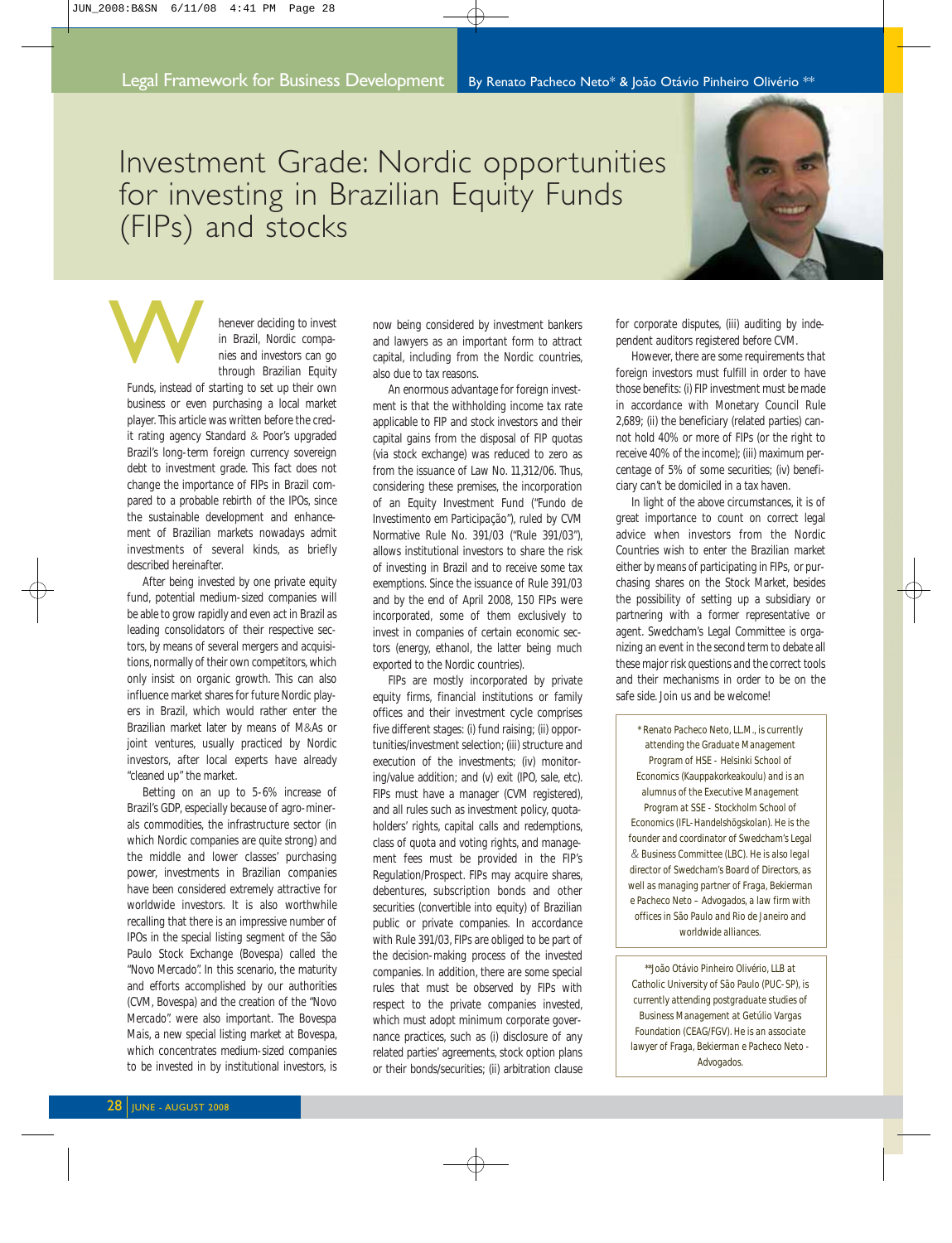## Venturus invests in the development of projects based on IMS technology

VENTURUS—AN INSTITUTE OF RESEARCH, DEVELOPMENT AND TECHNO-LOGICAL INNOVATION—DEVELOPS SOFTWARE PROJECTS AIMED AT THE AREAS OF INFORMATION TECHNOLOGY AND COMMUNICATION (ITC), TELECOMMUNICATIONS AND AUTOMATION.

urrently, Venturus is developing a project of numeric portability on the IMS (IP Multimedia Subsystem) platform, enabling users of telecommunications services to change service provider without needing to alter the original telephone number. The objective of the rule established by Anatel, the National Telecommunications Agency, is to generate greater competitiveness among landline and mobile telecom operators as well as Internet service providers. **CONTROL**<br>provid

Another IMS technology application is to standardize the synchronism and interface with users (known as the "look and feel") among various devices (PC, handheld, cellular, etc.). In this manner, the executive of a certain company that wishes to receive information about production remotely will be able to access this data in a structured fashion, with the same characteristics he has on his own computer, with the necessary adaptations for each device.

IMS technology has proven to be efficient in intermediation between different accesses and applications, making it possible for the convergence of telecommunications networks to become a feasible reality.

Another noteworthy conquest involves Venturus' choice to develop the numeric portability system which landline and mobile telephone operators must offer to their users by 2009.This project was analyzed by Finep (the Studies and Projects Financing Entity, which is a public enterprise connected with the Ministry of Science and Technology), and in March of this year was approved to receive a financial allocation of BRL 1.6 million and given a period of 15 months to be concluded.

In a broader context, Venturus aims to be the preferred partner of Brazilian or multinational companies that believe that Brazil has a great growth potential in the sector of software for applications in Information Technology and Communication (ITC), telecommunications, automation, the automotive industry, etc.

According to Antonio Ribeiro Neto, Superintendent of Venturus, "if we look at BRIC (Brazil, Russia, India and China), Brazil is the only country whose culture and values are aligned with the western world, allowing for a better interaction with the developed countries of America and Europe. In the long term, we can be the

incubator of partnerships, owing to the flexibility of our software, engineering and systems companies, accustomed to being pioneers in innovative applications and services."

Ribeiro noted that one of the motivations to invest in projects based on IMS—a technology in which the institute is already considered a specialized center—is the possibility of creating new solutions that contribute to Brazil's technological evolution.

"In the near future, operators will be able to develop solutions for numeric portability with 100% local technology and support. Investments will be lower and convergent infrastructure will make these companies even more competitive," he comments.

Aware of the importance of creating new technologies, Venturus is investing in an approximation between the academic milieu and the industrial sector, so that Brazil may develop competences and generate new businesses throughout the country. With all this and much more, in its 13 years of existence the institute has become one of the strongest and most attractive partners in the areas of Research & Development & Innovation (R&D&I).

Counting on highly qualified professionals, Venturus develops software of high complexity for world renowned companies such as Sony Ericsson, Emerson Energy Systems and Ericsson Telecommunications, as well as offers assistance in negotiations on Research & Development incentive programs with the Ministry of Science & Technology.

Venturus is located in Campinas, a privileged region

in the State of São Paulo, considered one of Brazil's largest technological hubs. The institute's objective is to continue conquering new markets in Brazil and abroad.

For more information, please access www.venturus.org.br ■

> Antonio Ribeiro Neto, Superintendent of Venturus.

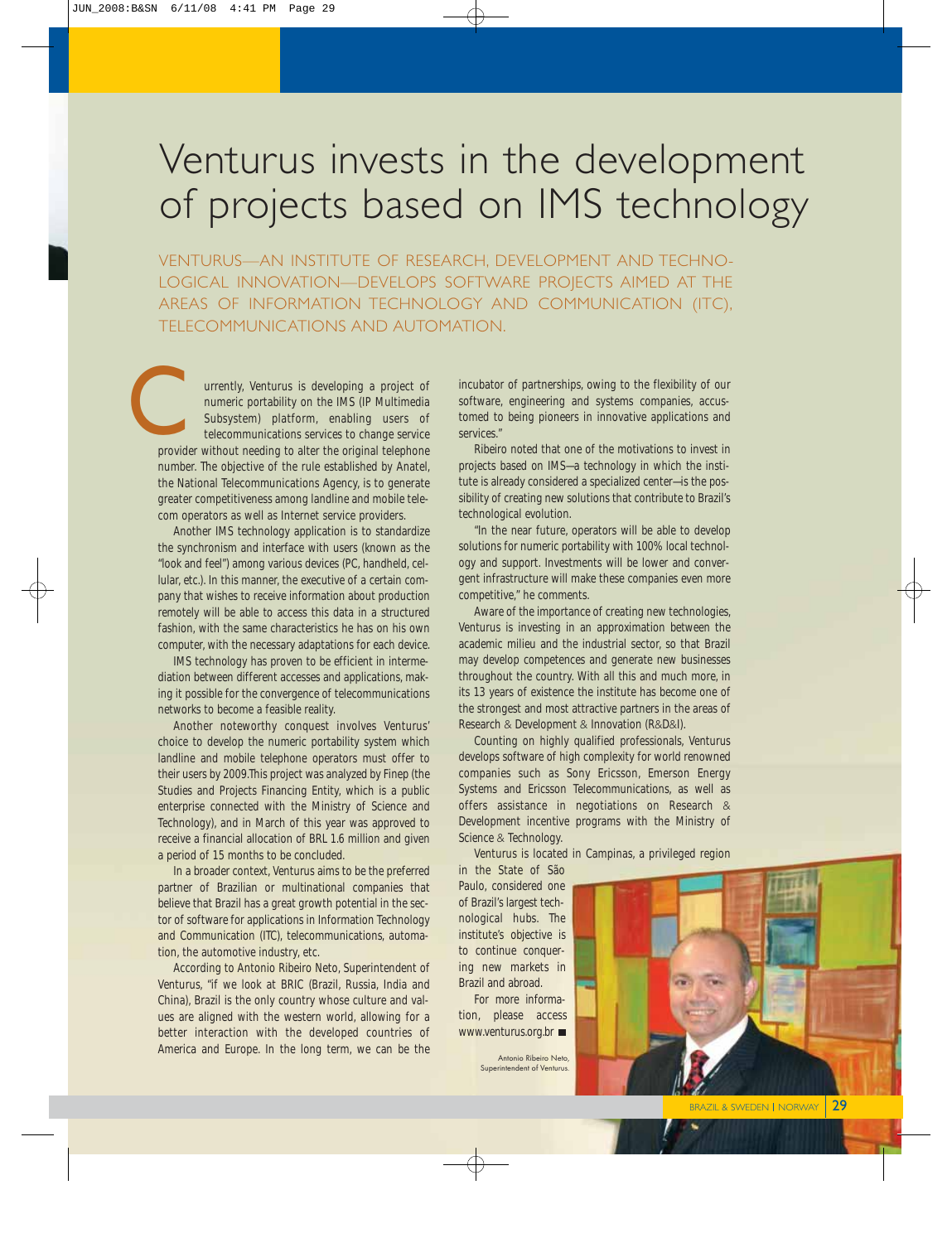# Business Process Management is increasingly influencing sales activities

ever has the corporate world been through so many transformations as in this day and age, when the order of the day is collaboration. It is no longer possible N

to live with functional organizational structures, with rigid hierarchies, which ignore processes as a whole and only handle departmental activities. Often one doesn't even know if these activities add some value to the product or service supplied to clients.

For a better monitoring, transparency, increase in productivity and optimization of their operations, corporations have been opting to work in a more matriarchal way, where processes are receiving attention often greater than the departments involved.

But after all, what are processes? In a simplistic view, a process is seen as a graphic description of a sequence of activities that are related and their entries and exits. From a broader scope, a process must be seen as a practical demonstration of the application of a series of organizational resources, such as: generation of operational results, business strategies, client satisfaction; responsibility for activities; application of competences and abilities; IT utilization; application of norms and policies for operation and decision making; practice of authority in decisive processes.

And why should we think about processes? Describing a process requires dominion and knowledge about: the functioning of activities, responsibilities, how exceptions are treated, the decisive process and various other factors that are critical for business. Therefore, the capacity (or lack of) to adequately describe a process functions as a thermometer to assess which dominion the organization has over its activities. For this reason, most corporate management systems (ISO, SOX, PNQ norms, etc.) begin with the requirement for the description of the processes. Companies also seek to divide the processes in those which contribute to the company's Value Chain, such as for instance the mercadological macroprocess (comprising the following sub-processes: prospection, planning, pre-sale, sale and evaluation) and those which simply provide backup, such as HR personnel for example.

The Value Chain pertains to a group of factors responsible for the transformation of external resources to the business in products and services perceived by clients and shareholders as a solution to their needs, comprising: processes, competences, leadership, planning and strategy, information and communication systems, policies, procedures and norms, management and decision systems and organization. Thus, the Value Chain of the Supplier impacts on the Value Chain of the Company, which impacts on the Value Chain of the Distribution or Sales Channel and the latter on the Value Chain of the Buyer. It is clear that with this approach we no longer have to deal with stagnant activities.

This is all the more important when we observe automated sales services, such as for example B2B or B2C. By simply pressing down on a key, we unleash a whole buying, invoicing and delivery process. On most occasions, we don't even realize the complexity

that involves this whole operation with its various sub-processes. There are various activities which with pre-determined and precise times need to be executed by people until the merchandise reaches the client. Thus, it is not enough to have optimized processes if the people involved do not have the competences required to develop them. We are used to saying: "You want to improve processes? Invest in people. You want to improve people? Invest in processes."

Sales professionals will have to become increasingly accustomed to acquiring knowledge that goes way beyond the characteristics pf the products or services they are offering. There are quite a large number of segments or companies that have been adopting the use of remote, wireless terminals so that their sales professionals or their channels can assist their clients on line in an integral and instantaneous manner, with prices, delivery deadlines, information on the process of the orders, the products in stock, the manufacturing situation, and so many other important items for buyers. On the other hand, also on line, with the simple confirmation of an order by the salesman accessing the terminal, this activates all the procedures for the order to be met within the established deadline. Thus, by simply pressing a keyboard, one activates a process that involves activities in various sectors of a company.

All this automation is only possible when we work with processes and a strong IT support. Process Management is a methodology that seeks to integrate the activities of the different areas of a company (sales, finances, logistics, marketing, etc.) so as to improve and optimize processes and make them more efficient.

However, one must not forget that in all processes we will find people that perform certain activities that have required compe-*Continued on page 42*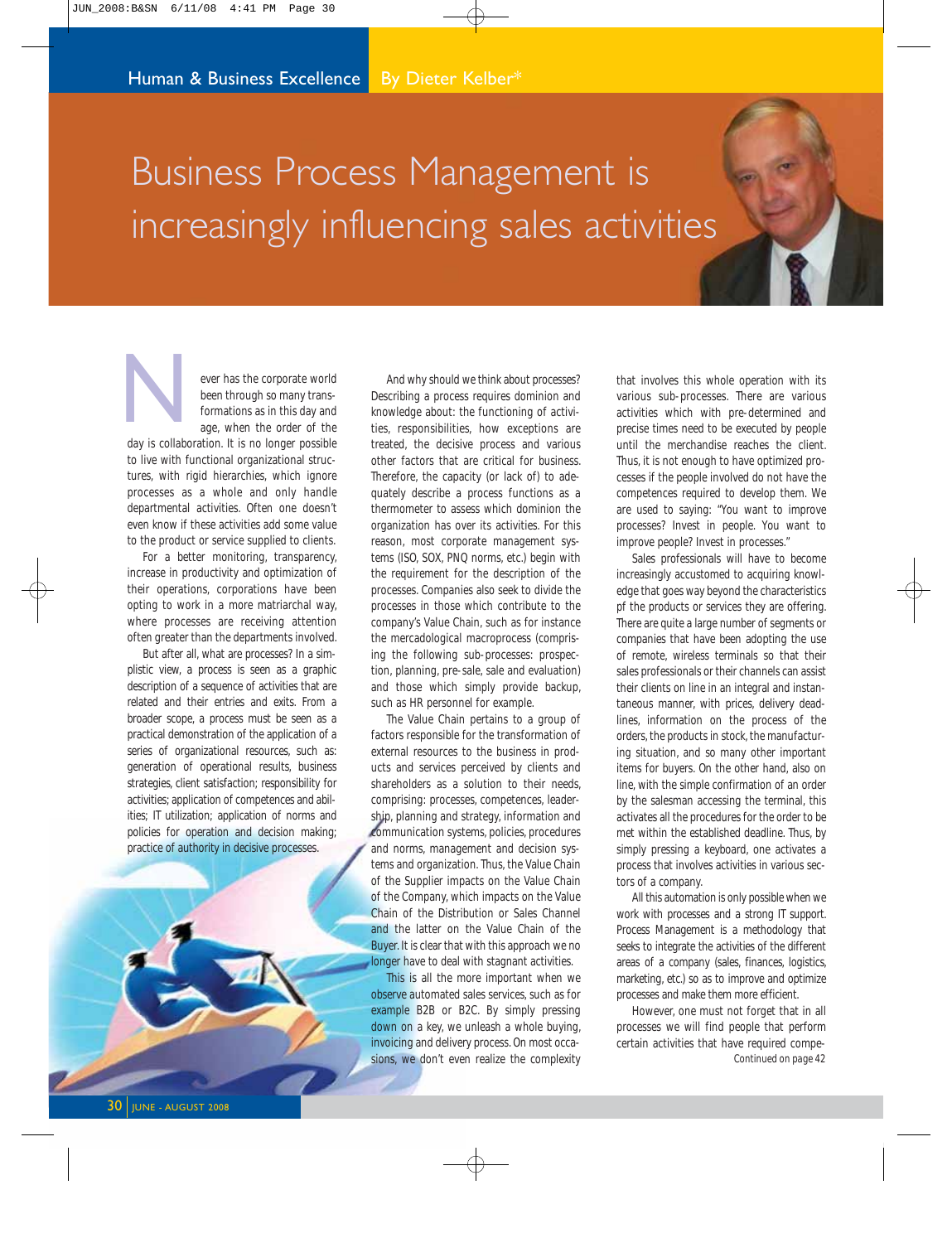### Classified Sales & Services

**Classified ads advertise products and services**

**Swedcham reserves the right to refuse any advertisment that it deems inappropriate.**

**Contact brazil@swedcham.com.br**



Classified Ad Sizes and Prices



## Swedcham Employment Services

### Special offer to Swedcham members

**Swedcham now offers employment classifieds free of charge for individual Chamber members.**

**Send your employment information to laura@swedcham.com.br and we will formulate an ad for those seeking employment.**

**Companies who wish to advertise to find an employee will be charged a fee.**

**Contact: brazil@swedcham.com.br** Swedcham Employment Services ads are free of charge for individual Chamber members who are seeking employment. The ads can contain one small photograph of the person and a text providing basic employment history and contact information.

#### **Ad Sizes: 8 cm x 6 cm**

Companies who wish to utilize these Employment Service ads in search of employees must pay for the classified space.

| The available ad size is: |            |
|---------------------------|------------|
| l 1. 16 cm x 12 cm        | R\$ 800,00 |
| I2. 8 cm x 6 cm           | R\$ 300.00 |

All company employment ads will contain only text and company logotypes and be in black & white.

**Adriana de Lima Russo (11) 9188-9669 drim\_russo@yahoo.com.br**



**Area of interest: Clinical and Health Psychology**

#### **Experience:**

Post-graduate program at InCor: health psychology applied to cardiology. One year of experience in the hospital, plus clinical attendance to individuals and groups.

#### **Knowledge:**

Clinical attendance to inpatients (adults and children) at all the units of the hospital. Support to the inpatients' families, coordination of information groups and psychological evaluation of heart transplant candidates.

**Languages:** Portuguese, English and Swedish.